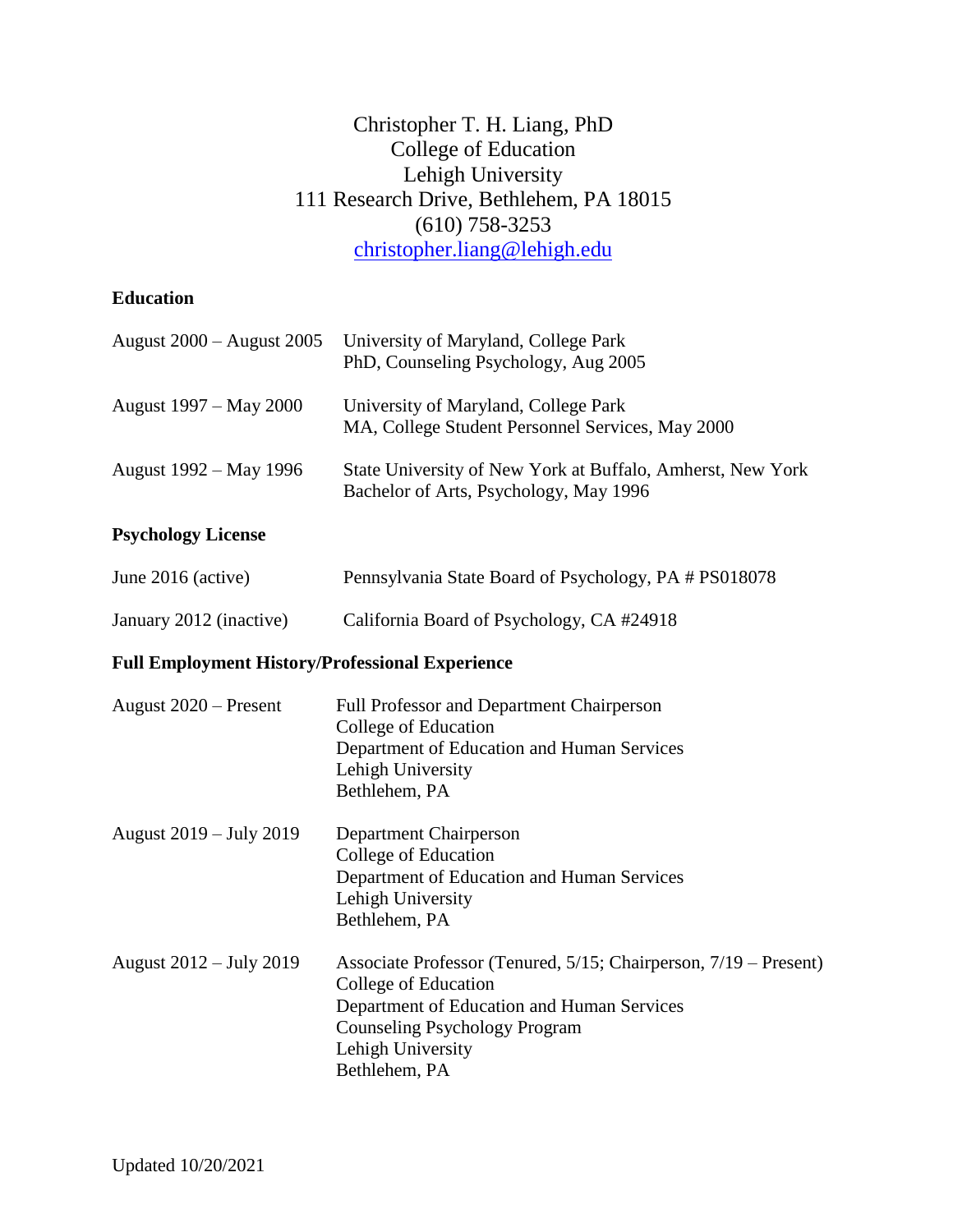| August 2010 – June 2012 | Associate Professor (Promoted, 5/10; Evaluated and Recommended for Tenure, 5/12) |  |
|-------------------------|----------------------------------------------------------------------------------|--|
|                         | College of Arts and Sciences                                                     |  |
|                         | Department of Psychology                                                         |  |
|                         | University of La Verne                                                           |  |
|                         | La Verne, CA                                                                     |  |
| August 2005 – July 2010 | <b>Assistant Professor</b>                                                       |  |
|                         | College of Arts and Sciences                                                     |  |
|                         | Department of Psychology                                                         |  |
|                         | University of La Verne                                                           |  |
|                         | La Verne, CA                                                                     |  |

Publication and Creative Activities

 $(**=student$  author from previous institution;  $*=student$  author from Lehigh University)

#### **Books**

#### o **Authored Books**

Gamst, G., **Liang**, C. T. H., & Der-Karabetian, A. (2011). *Handbook of multicultural measures*. Thousand Oaks, CA: Sage Publications.

### o **Edited Books**

- Alvarez, A. N., **Liang,** C. T. H., & Neville, H. A. (2016). *The Cost of Racism for People of Color: Contextualizing Experiences of Discrimination.* Washington, D. C.: American Psychological Association.
- Kodama, C.M., McEwen, M., Alvarez, A. N., Lee, S., & **Liang**, C. T. H. (Eds.). (2001). *New Directions for Student Services: Working with Asian American College Students.* San Francisco: Jossey-Bass.

#### **Chapters in Books/Encyclopedias**

- 1. **Liang**, C. T. H., & Rivera, L.\* (2017). Psychological approaches to working with vulnerable children. In. F. Beachum & F. Obeakor (Eds). *Improving Educational Outcomes of Vulnerable Children: Starting from the Bottom*. Svedala, Sweden: Oakleaf Books.
- 2. **Liang,** C. T. H., Liu, J., Nguyen, D., & Song, G. (2017). *Contextualizing Asian American college student psychological health.* In D. Maramba & C. M. Kodama, C. M. (Eds.). *Bridging research and practice to support Asian American college students* (New Directions for Student Services no. 160). San Francisco: Jossey-Bass.
- 3. **Liang**, C. T. H., Song. G.,\* & Nguyen, D.\* (2017). *Asian Americans and gender*. In K. Nadal (Ed.), *The Sage Encyclopedia of Psychology and Gender*. Los Angeles: Sage Publications.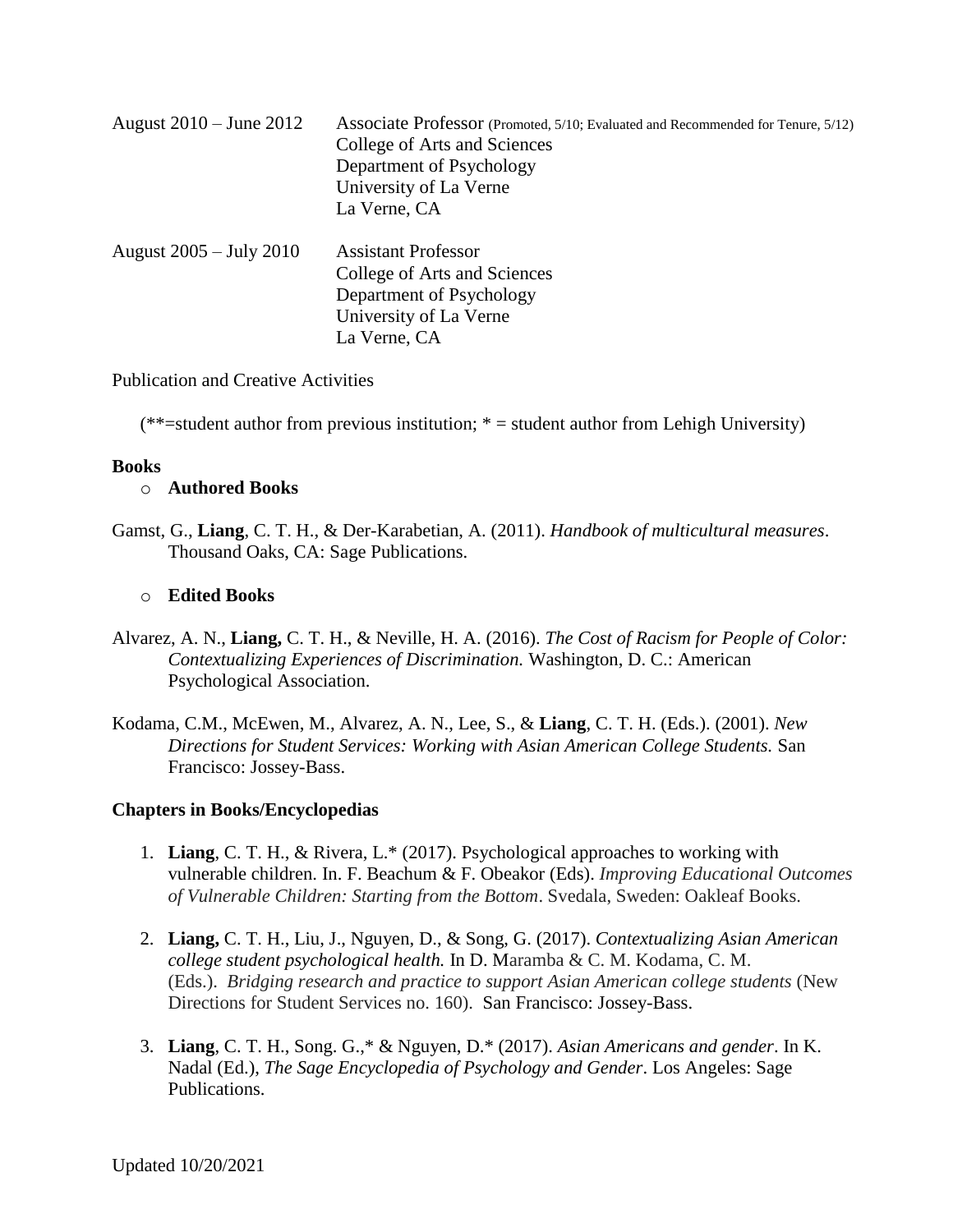- 4. **Liang**, C. T. H., Molenaar, C.,\* Hermann, C.,\* & Rivera, L.\* (2017). *Dysfunction strain programs aimed at men's violence, substance use, and lack of self-care.* In R. Levant & J. Wong (Eds). Psychology of Men and Masculinities. Washington D. C.: American Psychological Association
- 5. **Liang**, C T. H., & Molenaar, C.\* (2016). Counseling and therapy with men. In L. Beutler, A. Consoli, & B. Bonger (Eds), *The comprehensive textbook of psychotherapy* (2<sup>nd</sup> ed.). pp 315 – 328. Oxford University Press.
- 6. Alvarez, A.N., **Liang**, C. T. H., Molenaar, C.,\* & Nguyen, D.\* (2016). Mediators and Moderators of Racism. In, A. N. Alvarez, C. T. H. Liang, & H. Neville (Eds), *Contextualizing the costs of racism for people of color: Theory, research, and practice.* Washington D.C.: American Psychological Association.
- 7. **Liang**, C. T. H., Molenaar, C.,\* & Heard, S.\* (2016). Race, Masculinity, and Gendered Racism: President Obama's Influence on Black men. In L. Barker-Hackett (Ed), *Obama on Our Minds: The Impact of Obama on the Psyche of America.* Oxford University Press*.*
- 8. Gamst, G., & **Liang**, C. T. H. (2013). A review and critique of multicultural competence measures: Toward a social justice oriented health service delivery model. In F. Paniagua & A. M. Yamada (Eds.), *Handbook of Multicultural Mental Health Assessment* (3<sup>rd</sup> ed., pp. 547-565). San Diego, CA: Academic Press
- 9. **Liang**, C. T. H., Rivera, A.,\*\* Nathwani, A.,\*\* Dang, P.,\*\* & Douroux, A.\*\* (2010). Dealing with Gendered Racism and Racial Identity among Asian American men. In. W. M. Liu, D. Iwamoto, & M. Chae (Eds.), *Culturally Responsive Counseling with Asian American Men* (pp. 63 - 82)*.* New York: Routledge Press.
- 10. Kodama, C.M., McEwen, M., **Liang**, C. T. H. & Lee, S. (2002). An Asian American perspective on psychosocial student development theory. In C. M. Kodama, M. McEwen, A. Alvarez, S. Lee, & C. T. H. **Liang** (Eds.), *New Directions for Student Services: Working with Asian American College Students* (pp. 45 – 59)*.* San Francisco: Jossey-Bass.
- 11. **Liang**, C. T. H., Lee, S., & Ting, M. P. (2002). Developing Asian American leaders. In C. M. Kodama, M. McEwen, A. Alvarez, S. Lee, & C. T. H. **Liang** (Eds.), *New Directions for Student Services: Working with Asian American College Students.* (pp .81 – 90). San Francisco: Jossey-Bass.

# **Articles in Refereed Journals**

1. Beachy, S.,\* Lechuga, J., Dickson-Gomez, J., & **Liang**, C. T. H. (in press). Validation of the Brief Condom Use Attitudes Scale for Spanish-speaking people who-use-drugs in El Salvador. *Archives of Sexual Behavior.*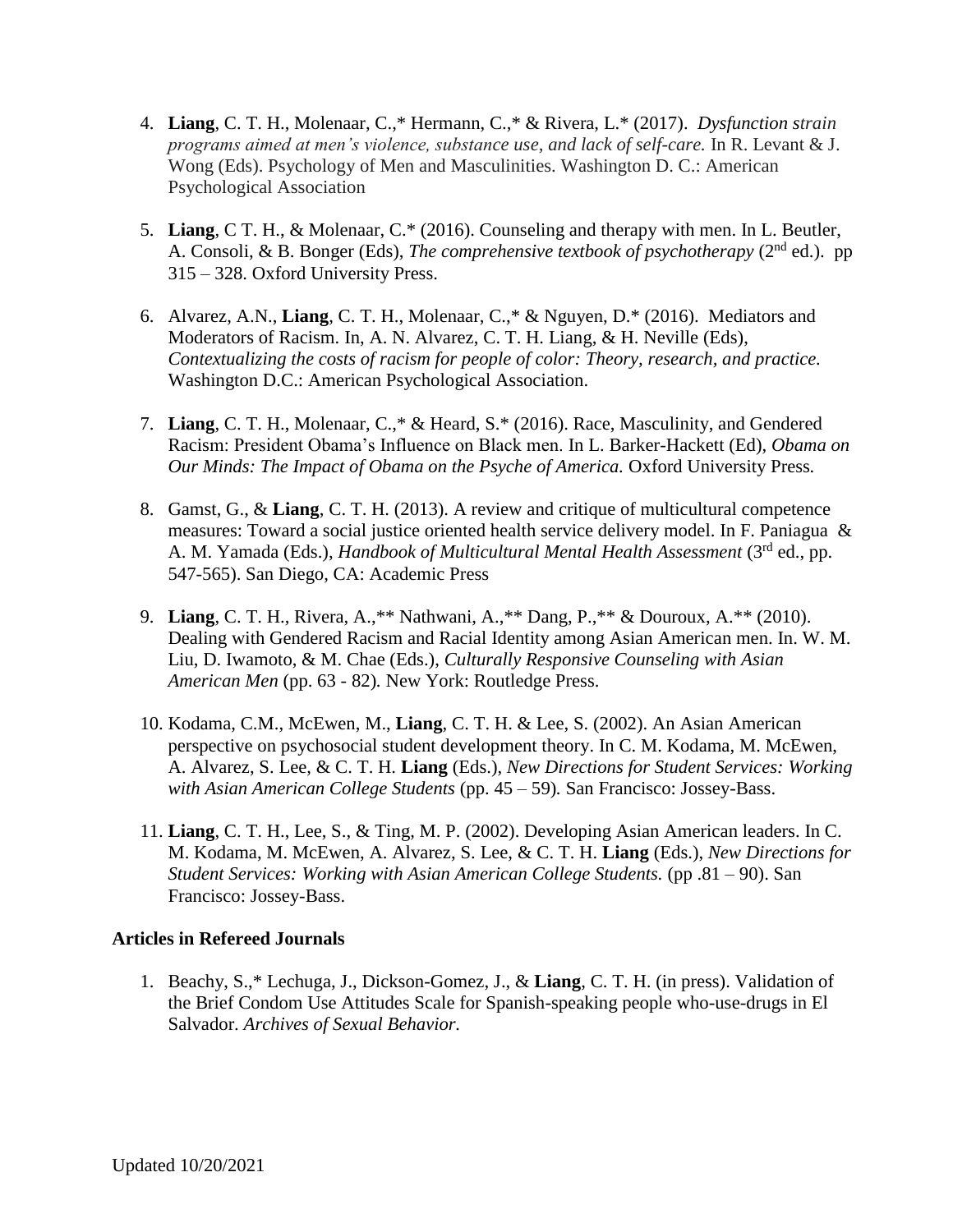- 2. **Liang**, C. T. H., Liu, L.,\* Beachy, S.,\* & Bhatt, N.\* (in press). The influence of childhood trauma and masculine ideology on teacher ratings of student risk behavior. *Professional School Counseling.*
- 3. Gutekunst, M.,\* & **Liang**, C. T. H. (in press). From invisibility to bivisibility: Identity abuse and mental health outcomes among bisexual individuals. *Journal of Bisexuality.*
- 4. Rivera, L. A., **Liang**, C. T. H., Johnson, N. L., & Chakavorty, S. (in press). Military sexual trauma: Exploring the moderating role of restrictive emotionality among male veterans. *Psychological Trauma: Theory, Research, Practice, and Policy*.
- 5. Cadenas, G. A., Sosa, R.,\* & **Liang**, C. T. H. (2021). Immigrant youth's community participation to promote immigrant rights and resist psychosocial and sociopolitical challenges.
- 6. **Liang**, C. T. H., Liu, L.,\* Rocchino, G., H.,\* Kohler, B.,\* & Rosenberger, T.\* (2021). Trauma-informed care training for educators: Some preliminary evidence. *Journal of Prevention and Health Promotion*.
- 7. **Liang**, C. T. H., Rocchino, G.\*, Gutenkust, M.,\* Paulvin, C.,\* Melo, K.,\* & Snowden, T.,\* (2019). Respect and other Issues of School Climate: Perspectives of Black and Latino adolescent boys. *Psychology of Men of Masculinities.*
- 8. **Liang**, C. T. H., Rocchino, G.,\* Gutenkust, M.,\* & Smithson, A.\* (2019). The Associations between Adolescent Masculinity, Academic Self-Efficacy, Image Management, Self-Regulatory Behaviors, and Academic Skepticism. *Psychology in the Schools.*
- 9. Molenaar, C., & **Liang**, C. T. H. (2019). A brief qualitative exploration of men's possible masculinities. *Psychology of Men and Masculinities.*
- 10. Song, G., & **Liang**, C. T. H. (2019). Masculine gender role expectations in China: A Consensual Qualitative Research – Modified study. *Psychology of Men and Masculinity.*
- 11. Liu, J., **Liang**, C. T. H., Nguyen, D., & Melo, K. (2018). A qualitative study of intergenerational conflicts among second generation Chinese and Taiwanese Americans. *Journal of Asian American Psychology.*
- 12. Hermann, C.,\* & **Liang**, C. T. H., & DeSipio, B. (2018). Exploring sexual consent and masculine norms using the theory of planned behavior. *Psychology of Men and Masculinity*, *19*, 491-499
- 13. **Liang**, C. T. H., Knauer-Turner, E.,\*\* Molenaar, C.,\* & Price, E.,\*\* (2017). A qualitative examination of the gendered and racialized experiences of Latina college students. *Gender Issues, 34,* 149-170.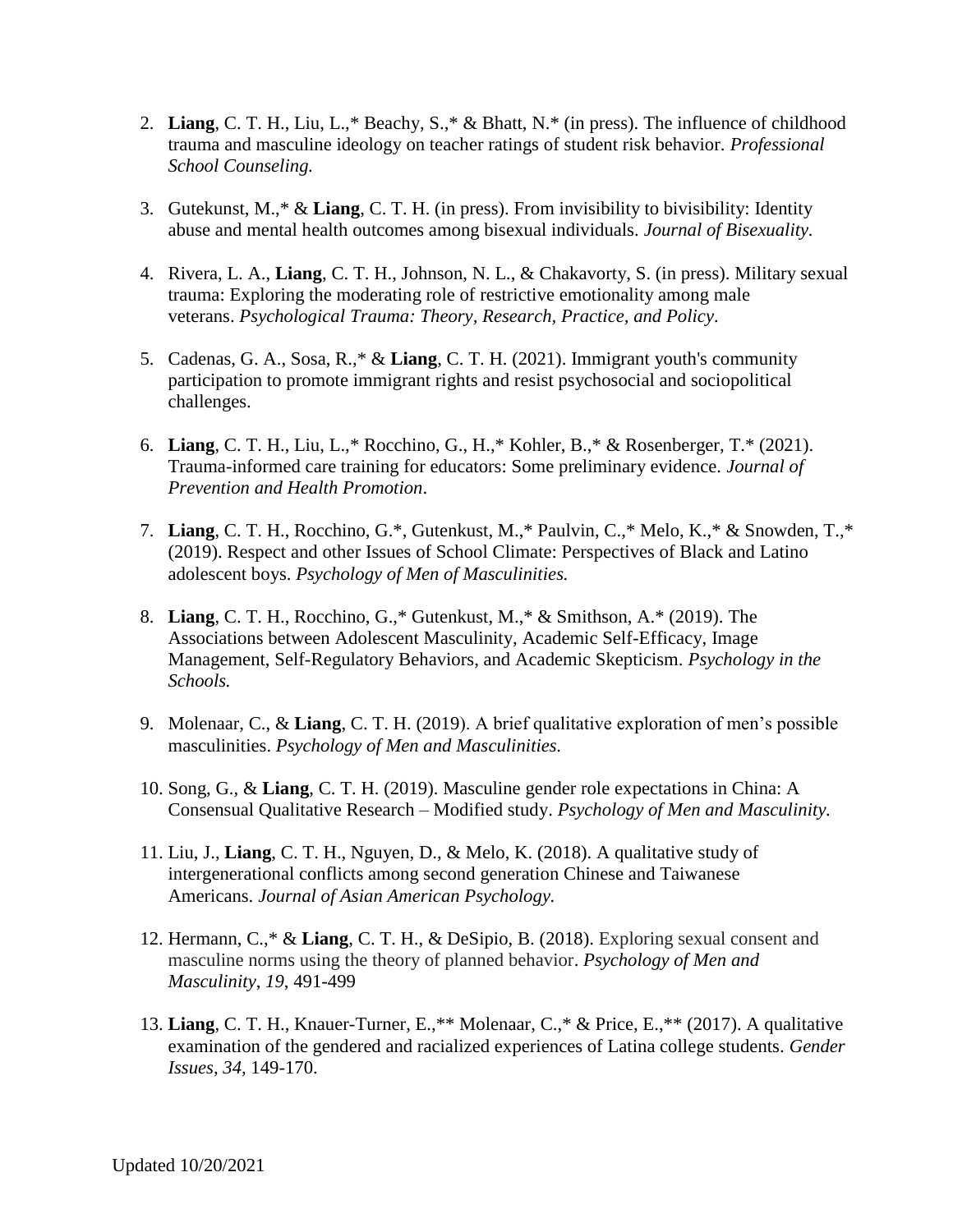- 14. **Liang**, C. T. H., & Molenaar, C.\* (2016). Beliefs in an unjust world: Mediating the associations between psychological outcomes and within group and between group discrimination. *Journal of Clinical Psychology, 72,* 552-562*.*
- 15. Arrelano-Morales, L., **Liang**, C. T. H., Ruiz, L.,\*\* & Rios-Oropeza, E.\*\* (2016). Masculinity, Racism, and Coping among Latino male day laborers. *Journal of Latina/o Psychology, 4,* 32-42.
- 16. Davis, J., & **Liang**, C. T. H. (2015). A test of the mediating role of gender role conflict: Latino masculinities and help-seeking attitudes. *Psychology of Men and Masculinity, 16, 23-32.*
- 17. Ojeda, L., & **Liang**, C. T. H. (2014). Bicultural stress, ethnic identity, and machismo as predictors of coping among Mexican American adolescent males. *Psychology of Men and Masculinity, 15(3)*, 296-304.
- 18. **Liang**, C. T. H., & Borders, A. (2012). Beliefs in an unjust world mediate the associations between perceived ethnic discrimination and psychological functioning. *Personality and Individual Differences, 53,* 528-533*.*
- 19. **Liang**, C. T. H., Salcedo, J.,\*\* & Miller, H.\*\* (2011). Perceived racism, masculinity ideologies, and gender role conflict among Latino men. *Psychology of Men & Masculinity, 12*, 201 – 215.
- 20. Borders, A., & **Liang**, C. T. H. (2011). Rumination partially mediates the associations between perceived ethnic discrimination, emotional distress, and aggression. *Cultural Diversity and Ethnic Minority Psychology, 17*, 125-133.
- 21. **Liang**, C. T. H., Nathwani, A.,\*\* Ahmad, S.,\*\* & Prince, J. K.\*\* (2010). Coping with discrimination: The subjective well-being of South Asian American women. *Journal of Multicultural Counseling and Development, 38,* 77-87*.*
- 22. **Liang**, C. T. H., Salcedo, J.,\*\* Rivera, A.,\*\* & Lopez, M.\*\* (2009). A content and methodological analysis of 35 years of Latino/a-focused research. *The Counseling Psychologist, 38*, 1116 – 1146.
- 23. **Liang**, C. T. H., & Prince, J. K.\*\* (2008). Developing cross-racial self-efficacy: A longitudinal examination of the role of cross-racial mastery experiences. *Journal of Multicultural Counseling and Development, 36*, 168 - 179.
- 24. **Liang**, C. T. H. & Fassinger, R. E. (2008). The role of collective self-esteem for Asian Americans experiencing racism-related stress: A test of moderator and mediator hypotheses. *Cultural Diversity and Ethnic Minority Psychology, 14,* 19 - 28.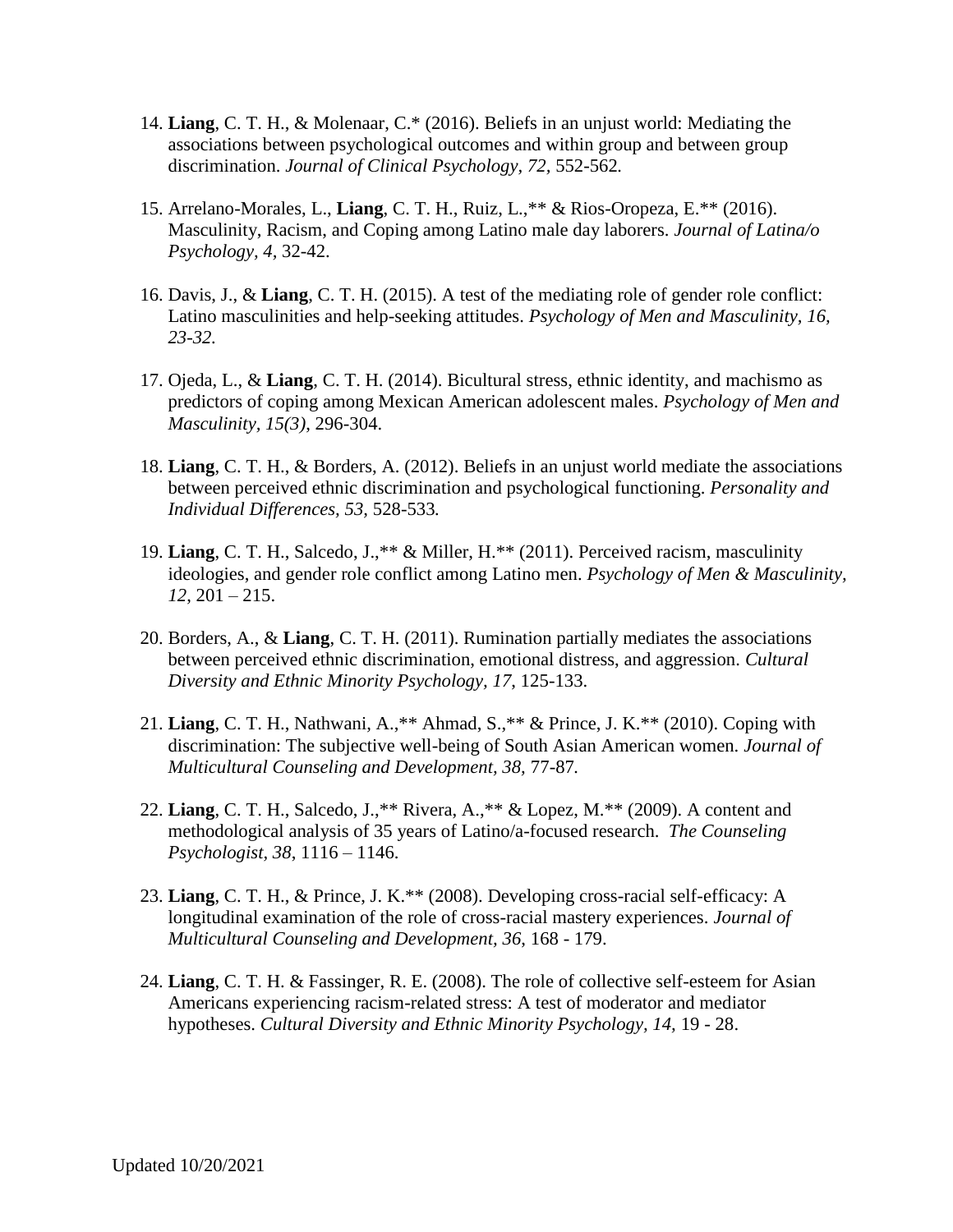- 25. **Liang**, C. T. H., Alvarez, A. N., Juang, L., & Liang, M. (2007). The role of coping the relationship between perceived racism and racism-related stress for Asian Americans: Gender differences. *Journal of Counseling Psychology, 54,* 132 - 142.
- 26. Alvarez, A. N., Juang, L., & **Liang**, C. T. H. (2006). Asian Americans and racism: When bad things happen to "Model Minorities." *Cultural Diversity and Ethnic Minority Psychology, 12,* 477 – 492.
- 27. **Liang**, C. T. H., & Alimo, C. (2005). The Impact of White Heterosexual Students' Interactions on Attitudes Toward Lesbian, Gay and Bisexual People: A Longitudinal Study. *Journal of College Student Development, 46,* 237 – 250.
- 28. Milem, J. F., Umbach, P. D., & **Liang**, C. T. H. (2004). Exploring the Perpetuation Hypothesis: The role of Colleges and Universities in desegregating society. *Journal of College Student Development, 45,* 668 – 700.
- 29. **Liang**, C. T. H., Li, L., & Kim, B. S. K. (2004). The Asian American Racism-Related Stress Inventory: Development, factor analysis, reliability, and validity. *Journal of Counseling Psychology, 51,* 103 – 114.
- 30. **Liang**, C. T. H., & Sedlacek, W. E. (2003). Attitudes of White Student Affairs practitioners toward Asian Americans. *NASPA Journal, 40,* 32-40.
- 31. Kim, B. S. K., Brennar, B. R., **Liang**, C. T. H., & Asay, P. (2003). A qualitative study of adaptation experiences of 1.5-generation Asian Americans. *Cultural Diversity and Ethnic Minority Psychology, 9, 156 – 170.*
- 32. Kim, B. S. K., **Liang**, C. T. H., & Li, L. C. (2003). Counselor ethnicity, counselor nonverbal behavior, and counseling session outcome: Initial findings. *Journal of Counseling and Development, 81*, 202 – 207.
- 33. **Liang**, C. T. H., & Sedlacek, W. E. (2003). Utilizing factor analysis to understand the needs of Asian American students. *Journal of College Student Development, 44,* 260 – 266.
- 34. Kim, B. S. K., Li, L, C., & **Liang**, C. T. H. (2002). Effects of Asian American client adherence to Asian cultural values, counseling session goal, and counselor emphasis of client statement on counseling process. *Journal of Counseling Psychology*, *49*, 342–354.
- 35. Pope-Davis, D. B., Toporek, R. L., Ortega-Villalobos, L., Ligiero, D. P., Brittan-Powell, C. S., Liu, W. M., Bashur, M. R., Codrington, J. N., & **Liang**, C. T. H. (2002). Client perspectives of multicultural counseling competence: A qualitative examination. *Counseling Psychologist, 30*, 355-393.
- 36. Kodama, C. M., McEwen, M., **Liang**, C. T. H., & Lee, S. (2001). An examination of psychosocial issues for Asian Pacific American students. *NASPA Journal, 38,* 411-437*.*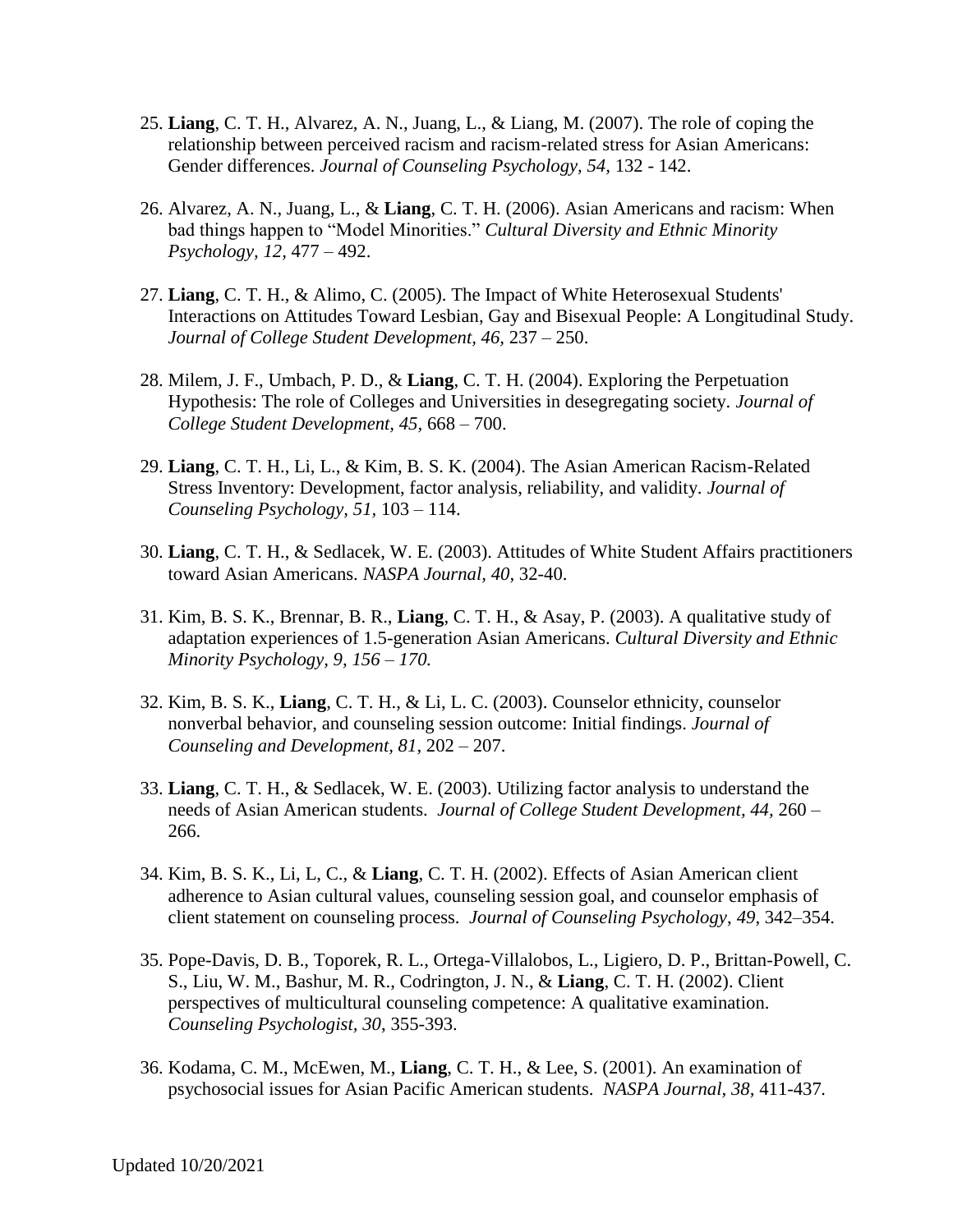37. Pope-Davis, D. B., Ligiero, D. P., **Liang**, C., & Codrington, J. (2001). Fifteen years of the Journal of Multicultural Counseling and Development: A content analysis. *Journal of Multicultural Counseling & Development*, *29,* 226-238.

#### o **Working Papers**

- Hermann, C.,\* DeSipio, B., & **Liang**, C. T. H. (Under Review). *Sex communication: The new consent education.*
- **Liang**, C. T. H., Liu, L.,\* Beachy, S.,\* Bhatt, N.,\* & Melo, K.\* (Under Review). *Masculinity ideology: A risk factor for students with adverse childhood experiences?*
- **Liang**, C. T. H., Molenaar, C.,\* Nguyen, D.,\* & Song, G. \* (In Progress). *Adolescent masculinity, discrimination, unjust world views, and psychological distress.*
- **Liang,** C. T. H., Molenaar, C., & Rivera, L., & Ngyuen, D. (In Progress). *Qualitative evaluation of a midnight basketball program.*
- Song, G.,\* & **Liang**, C. T. H. (Revise & Resubmit). *Initial validation of Contemporary Chinese Masculinity Inventory*.

#### *Other Publications*

- 1. Toolkit Task force (2019). *Community Advocacy: A Psychologist's Toolkit for State and Local Advocacy.*
- 2. American Psychological Association, Boys and Men Guidelines Group. (2018). *APA guidelines for psychological practice with boys and men.* Retrieved from http://www.apa.org/about/policy/psychological-practice-boys-men-guidelines.pdf
- 3. French, B., Heard, S., **Liang, C. T. H**., et al. (July, 2017). [http://division51.net/wp](http://division51.net/wp-content/uploads/2017/07/StateOfBlackBoysMen.Div51REMSIGReport-1.pdf)[content/uploads/2017/07/StateOfBlackBoysMen.Div51REMSIGReport-1.pdf](http://division51.net/wp-content/uploads/2017/07/StateOfBlackBoysMen.Div51REMSIGReport-1.pdf)
- 4. **Liang**, C. T. H. (April, 2015). *Understanding and addressing structural problems to move toward justice for our family.* Retrieved from [http://division51.net/homepage](http://division51.net/homepage-slider/understanding-and-addressing-structural-problems-to-move-toward-justice-for-our-family/)[slider/understanding-and-addressing-structural-problems-to-move-toward-justice-for-our](http://division51.net/homepage-slider/understanding-and-addressing-structural-problems-to-move-toward-justice-for-our-family/)[family/](http://division51.net/homepage-slider/understanding-and-addressing-structural-problems-to-move-toward-justice-for-our-family/)
- 5. **Liang,** C. T. H., Wan, S., & Primack, J. (September, 2013). Complicating the narrative on Trayvon Martin. *Communique*. The American Psychological Association Office of Ethnic Minority Affairs.
- 6. **Liang**, C. T. H. (August, 2002). A look at our past: Asian Americans in psychology. *Asian American Psychological Association Newsletter.*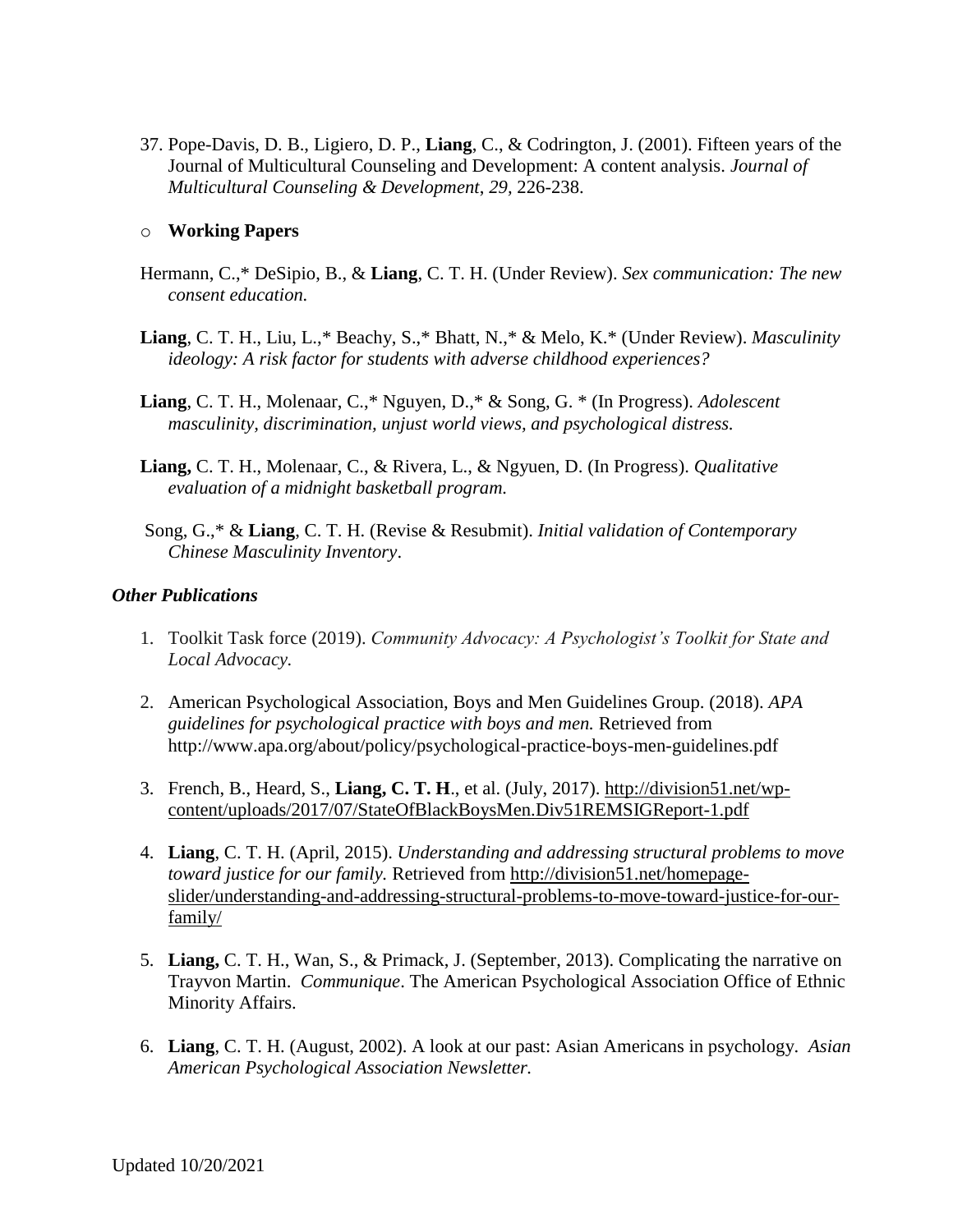- 7. **Liang**, C. T. H., & Ting, M. P. (September, 2001). Top 10 Asian American student leaders - 2001. *A. Magazine.*
- 8. **Liang**, C. T. H., Ting, M. P. & Teraguchi, D. H. (Spring, 2001). Access denied: The complexity of Asian Pacific Americans. *Diversity Digest.*
- 9. **Liang**, C. T. H., & Ting, M. P. (September, 2000). Top 10 Asian American student leaders – 2000. *A. Magazine.*

### **Honors and Awards (dates, awarding institutions)**

- Division 17 Fellow Scty for Counseling Psychology 2020
- Division 51 Fellow Scty for the Psychological Study of Men & Masculinities 2020
- Division 45 Fellow Scty for the Psychological Study of Culture, Ethnicity, & Race 2019
- Citizen Psychologist Citation from the American Psychological Association 2018
- Researcher of the Year Scty for the Psychological Study of Men and Masculinity 2018
- Class of 61 Professorship Lehigh University 2016
- Young Scholars Award University of La Verne Academy 2010
- ACPA -Asian Pacific American Network Research Award 2003
- American College Personnel Association: Outstanding Master's Research Award 2001
- University of Maryland: Rebecca Williams Award for Social Justice 2000

#### **Media Presence**

[https://www.npr.org/sections/health-shots/2019/05/18/716350714/wheres-masculinity-headed-mens](https://www.npr.org/sections/health-shots/2019/05/18/716350714/wheres-masculinity-headed-mens-groups-and-therapists-are-talking)[groups-and-therapists-are-talking](https://www.npr.org/sections/health-shots/2019/05/18/716350714/wheres-masculinity-headed-mens-groups-and-therapists-are-talking)

<https://www.philly.com/health/men-cuddling-group-healing-trauma-mental-health-20190325.html> <https://geneticliteracyproject.org/2019/03/18/why-masculinity-is-in-turmoil/>

[https://www.mcall.com/news/breaking/mc-nws-florida-school-shooting-lehigh-valley-reaction-](https://www.mcall.com/news/breaking/mc-nws-florida-school-shooting-lehigh-valley-reaction-20180215-story.html)[20180215-story.html](https://www.mcall.com/news/breaking/mc-nws-florida-school-shooting-lehigh-valley-reaction-20180215-story.html)

<https://www.mcall.com/news/local/mc-lehigh-valley-schools-united-way-trauma-20170526-story.html> <https://thebrownandwhite.com/2017/03/08/lehigh-consent-focus-groups/>

<https://thebrownandwhite.com/2017/03/23/lehigh-certificate-inclusive-excellence/>

<https://thebrownandwhite.com/2015/11/23/lehigh-distributes-first-campus-climate-survey-since-2007/>

#### **Research Funding and Travel Grants**

- Competitive Research Grants
	- Supported College and Career Readiness (SCCR) for Secondary Students with Emotional and Behavioral Problems (2020-2022; Score: 1.9). Goal 2, Institute of Education Sciences.  $$1,374,370$
	- The Health and wellbeing of urban boys of color in a Midnight Basketball Program Principal Investigator; Lehigh U. Faculty Research Grant (2013) \$4,000
- Competitive Foundation Grants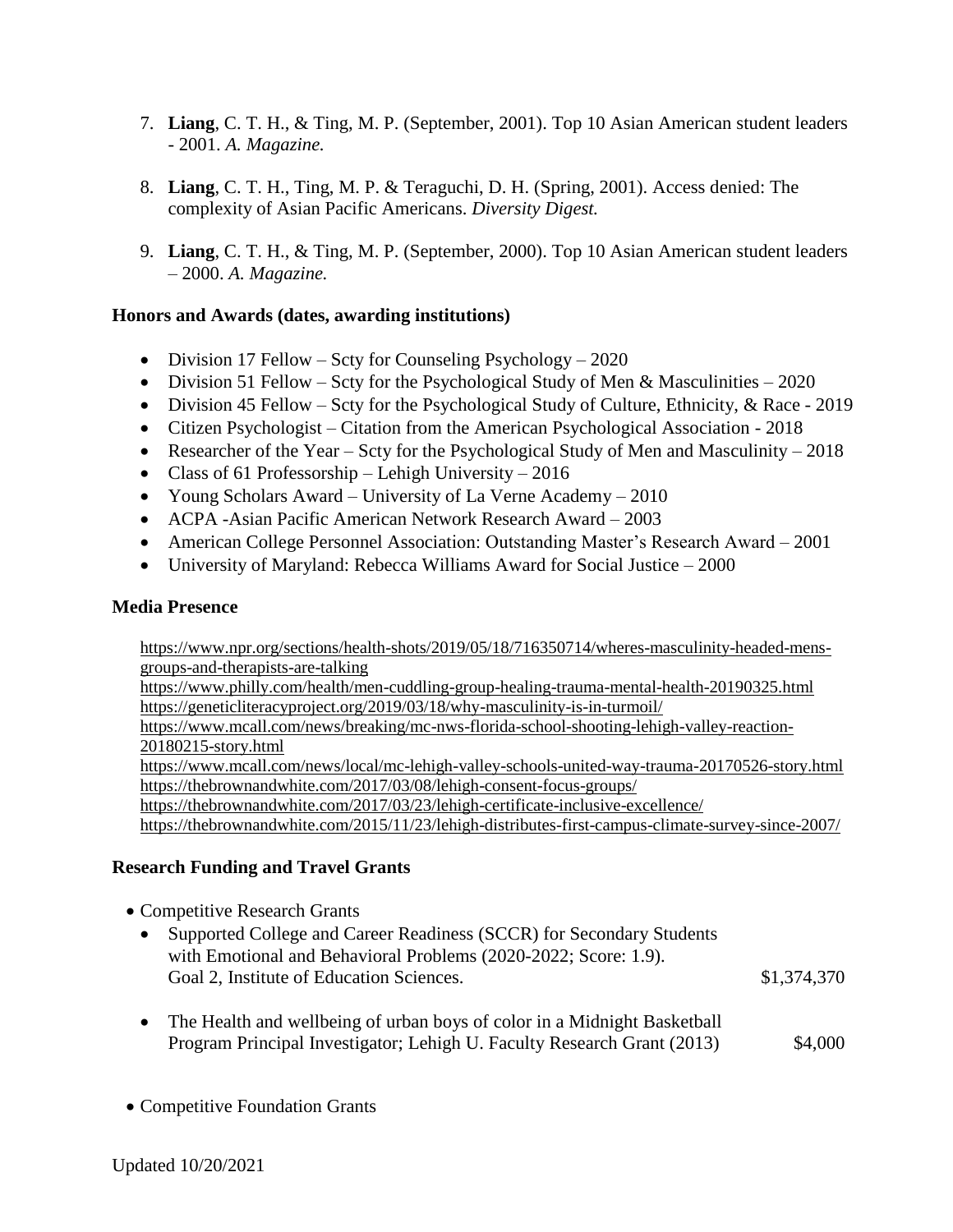| Greater Lehigh Valley United Way (2018 - 2022)<br>Evaluation of Implementation of Trauma Informed Schools Approach<br>Principal Investigator: Liang, C. T. H.                                                          | \$130,575 |
|------------------------------------------------------------------------------------------------------------------------------------------------------------------------------------------------------------------------|-----------|
| Claremont Unified School District (2008)<br><b>Bullying Evaluation and Prevention Project</b>                                                                                                                          | \$4,000   |
| • Community Development Block Grant Program, Claremont, CA. (2007)<br>Psychological Services for Older Adults and Underserved Youth and Families<br>Principal Investigators: Rogers, R., Liang, C. T. H., & Jordan, V. | \$35,000  |
| • Community Development Block Grant Program, Claremont, CA. (2006)<br>Psychological Services for Older Adults and Underserved Youth and Families<br>Principal Investigators: Liang, C. T. H., Rogers, R., & Jordan, V. | \$35,000  |
| • United Way Inland Empire. Mental Health Services for (2006)<br>Underserved Parents and Children.<br>Principal Investigators: Liang, C. T. H., & Santoro, M.                                                          | \$7,600   |
| <b>Editor/Editorial Review Board Membership for Scholarly Publications</b>                                                                                                                                             |           |

| $\bullet$ 2020 – Present | Editorial Board Member<br>Journal of Prevention and Health Promotion                 |
|--------------------------|--------------------------------------------------------------------------------------|
| $\bullet$ 2013 – Present | <b>Editorial Board Member</b><br>Psychology of Men and Masculinities                 |
| • $2014 - 2020$          | Editorial Board Member<br>The Counseling Psychologist                                |
| $\bullet$ 2008 – 2011    | <b>Editorial Board Member</b><br>Journal of Multicultural Counseling and Development |

Professional Presentations

# **Invited Presentations/lectures/colloquia/workshops/performances**

- 1. **Liang**, C. T. H. (October, 2019). *Teacher-student relationships as prevention of traumarelated behaviors and dysregulated emotions.* East Asian Regional Council of Schools. Bandung, Indonesia.
- 2. **Liang**, C. T. H. (January, 2019). *Pastoral care in International Schools: Teacher-Student Relationships as Prevention.* East Asian Regional Council of Schools. Osaka, Japan.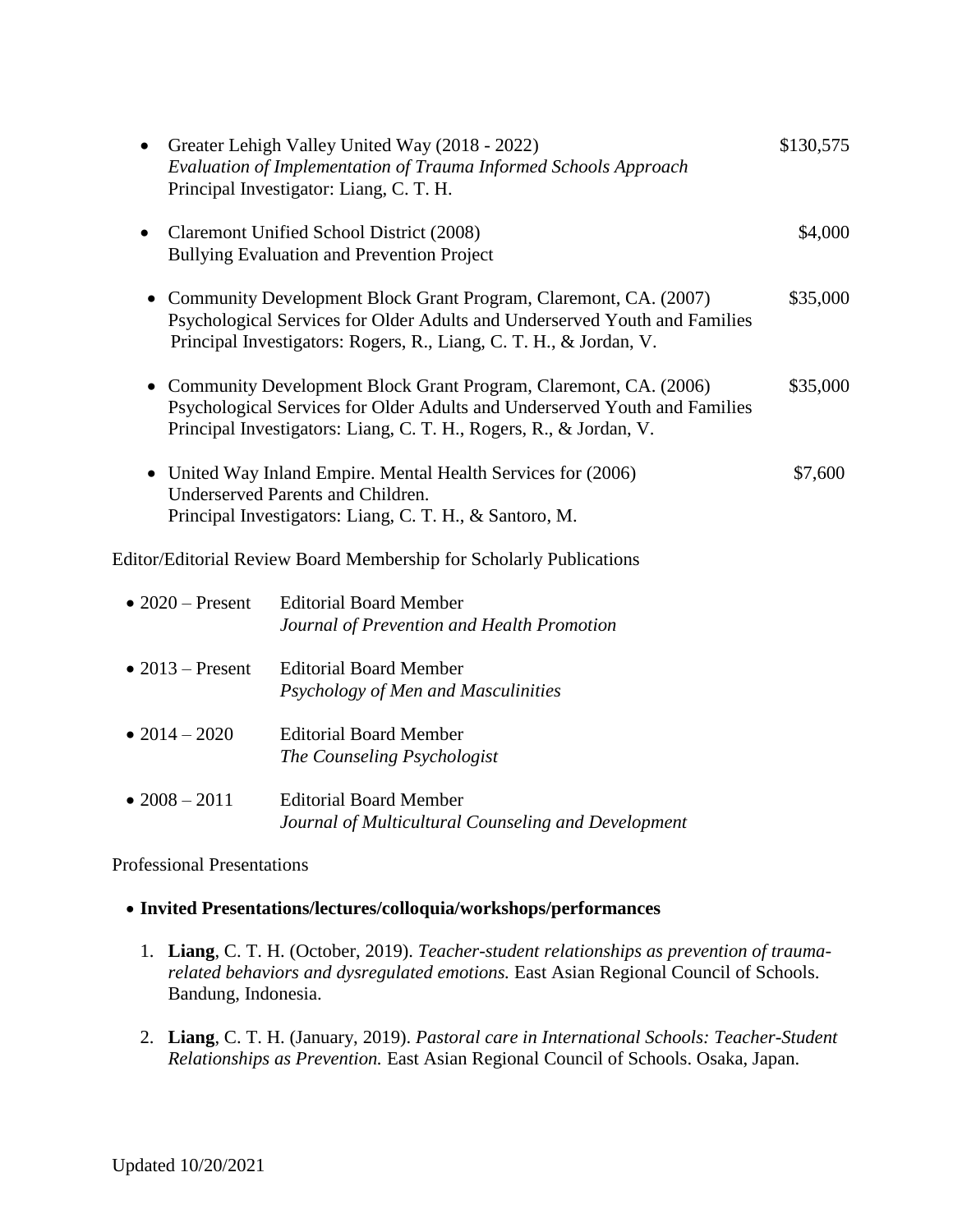- 3. **Liang**, C. T. H. (May, 2018). *Trauma Informed Policing*. Crisis Intervention Team Training, Allentown Police Department. Allentown, PA
- 4. **Liang**, C. T. H. (January, 2018). *Building Trauma Informed Schools.* Presented at Greater Lehigh Valley Consortium for Excellence and Equity. Lehigh University. Bethlehem, PA.
- 5. **Liang**, C. T. H. (October, 2017). *Addressing racial disparities & improving outcomes: Tackling complex trauma in Schools.* Presented at Delaware Valley Consortium for Excellence and Equity. University of Pennsylvania, Philadelphia, PA.
- 6. **Liang, C. T. H.** (May, 2017). *Reducing disparities and improving outcomes: A Primer on everyday trauma, learning, and behavior.* Presented at the Center for Humanistic Change. Allentown, PA.
- 7. **Liang, C. T. H.** (May, 2016). *Privilege at the Intersections of Masculinity, Ethnic Discrimination, and Culture*. Presented at Cultural & Clinical Perspectives on Counseling Men Who Abuse Conference, Morristown, NJ.
- 8. **Liang,** C. T. H. (October, 2014). *Masculinities: A look at intersections*. Presented at Lehigh University's Women's Center. Lehigh University
- 9. **Liang,** C. T. H. (June, 2014). *Pressures to succeed and diminished manhoods: Gendered racism and the Model Minority Son*. Presented at Biennial National Psychotherapy with Men Conference, California State University, Fullerton.
- 10. **Liang**, C. T. H. (August, 2013). *Using science to Advocate for Boys and Men: Pitfalls and Opportunities.* Annual Convention of the American Psychological Association, Division 51 Presidential Talk. Honolulu, HI.
- 11. **Liang**, C. T. H. (May, 2012). *The other one percent: Our social justice responsibilities in the field*. University of La Verne, Doctoral Graduation Ceremony Keynote Address.
- 12. **Liang**, C. T. H. (May, 2010). *The search for paradise: It starts and ends at home.* University of La Verne, Doctoral Graduation Ceremony Keynote Address.
- 13. **Liang**, C. T. H. (April 2010). *Culturally focused strengths-based work with men*. Participated on panel at Counseling Men in Difficult Times Conference. California State University, Fullerton.
- 14. **Liang**, C. T. H. (February, 2009). *Unpacking "Machismo": Masculinity ideologies, racism, and gender role conflict.* Lecture delivered to University of La Verne faculty and staff.
- 15. **Liang**, C. T. H. (June, 2007). *Counseling ethnic minority men: Challenges and opportunities.* Participated on panel at National Psychotherapy with Men Conference. California State University, Northridge.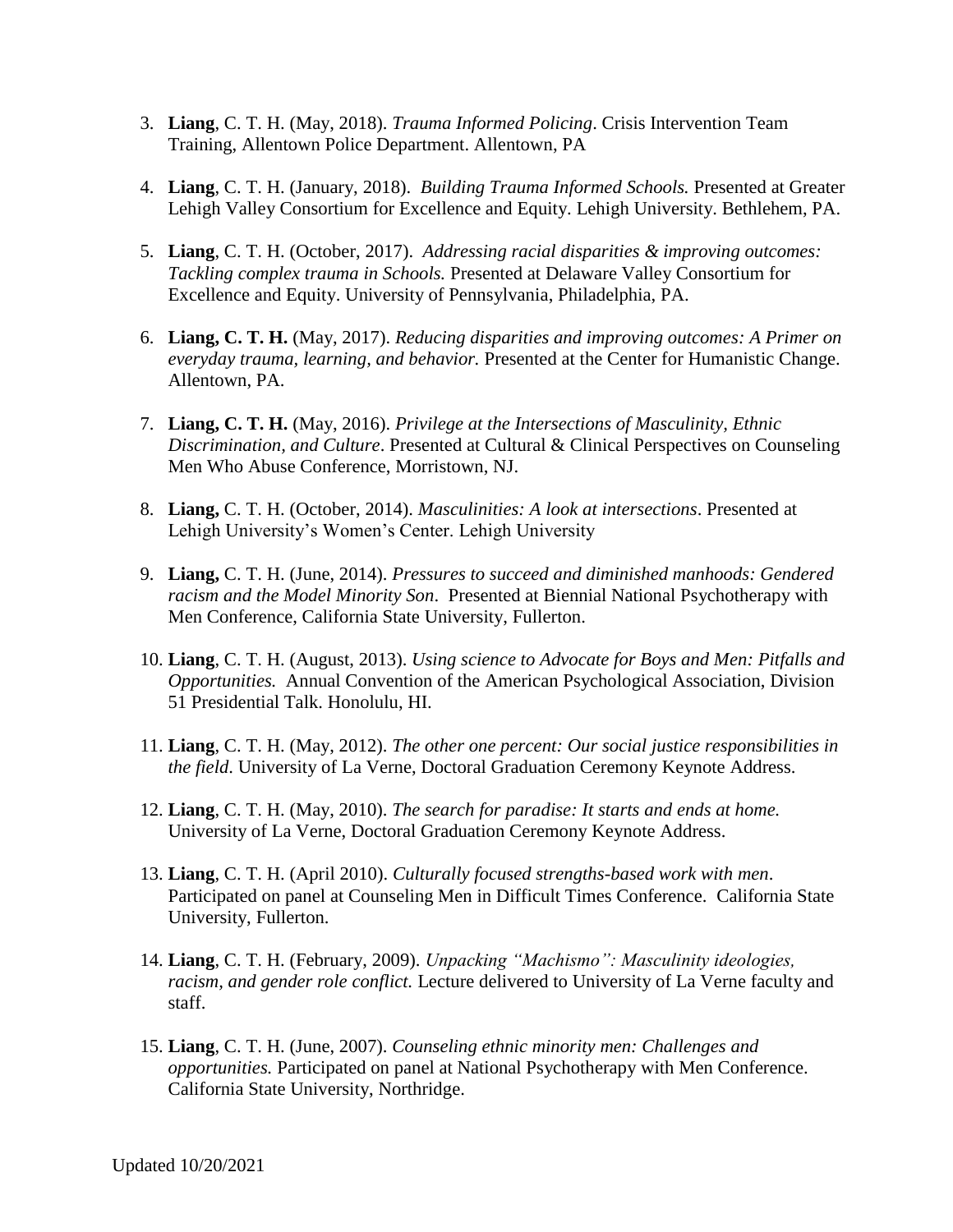- Refereed Presentations/lectures/exhibits/performances
- 1. **Liang**, C. T. H., Liu, L.,\* & Rocchino, G.,\* (2019). *Toward academic and health equity, A focus on trauma and adversity.* Symposium presented at Biennial National Multicultural Conference and Summit. Denver, CO.
- 2. Israel, T., & **Liang**, C. T. H. (2019). *Leading change through elected office.* Symposium presented at Biennial National Multicultural Conference and Summit. Denver, CO.
- 3. Green, C., **Liang**, C. T. H., Liu, M., Neville, H., Singh, A., & Suiter, J. (2019). *Addressing fissures in the Afro-Asian dialogue.* Difficult Dialogue facilitated at the Biennial National Multicultural Conference and Summit. Denver, CO.
- 4. Rabinowitz, F., Englar-Carlson, M., **Liang**, C. T. H., & Powell, W. (2019). *Presenting the Guidelines for Psychological Practice with Men and Boys.* Symposium presented at the Biennial National Multicultural Conference and Summit. Denver, CO.
- 5. Rocchino, G.,\* & **Liang**, C. T. H. (2018). *Educator responses to relational aggression: An experimental study*. Poster presented at Annual Convention of the American Psychological Association. San Francisco, CA.
- 6. **Liang**, C. T. H., Rocchino, G.,\* Gutekunst, M.,\* Melo, K.,\* Paulvin, C.,\* & Snowden, T.\* (2018). *(Dis)respect, masculinity, and perspectives on school: A qualitative study*. Poster presented at Annual Convention of the American Psychological Association. San Francisco, CA.
- 7. **Liang**, C. T. H., Beachy, S.,\* Bhatt, N.,\* & Liu, L.\* (2018*). Gender role attitudes and academic motivation*. Poster presented at Annual Convention of the American Psychological Association. San Francisco, CA.
- 8. Nguyen, D. N.,\* & **Liang,** C.T. H. (2018). *Fatherhood: Motivations for paternal involvement*. Poster presented at Annual Convention of the American Psychological Association. San Francisco, CA.
- 9. **Liang**, C.T. H. (2018). *Stories from a Citizen Psychologists: How I became involved, what I do, and recommendations on how to become one*. Paper presented at Annual Convention of the American Psychological Association. San Francisco, CA.
- 10. **Liang**, C.T. H. (2018). *Consciousness raising for boys and men of color: Psychologists working at a systems level*. Paper presented at Annual Convention of the American Psychological Association. San Francisco, CA.
- 11. **Liang**, C.T. H. (2018). *Multiculturally sensitive prevention work with youth in urban schools*. Paper presented at Annual Convention of the American Psychological Association. San Francisco, CA.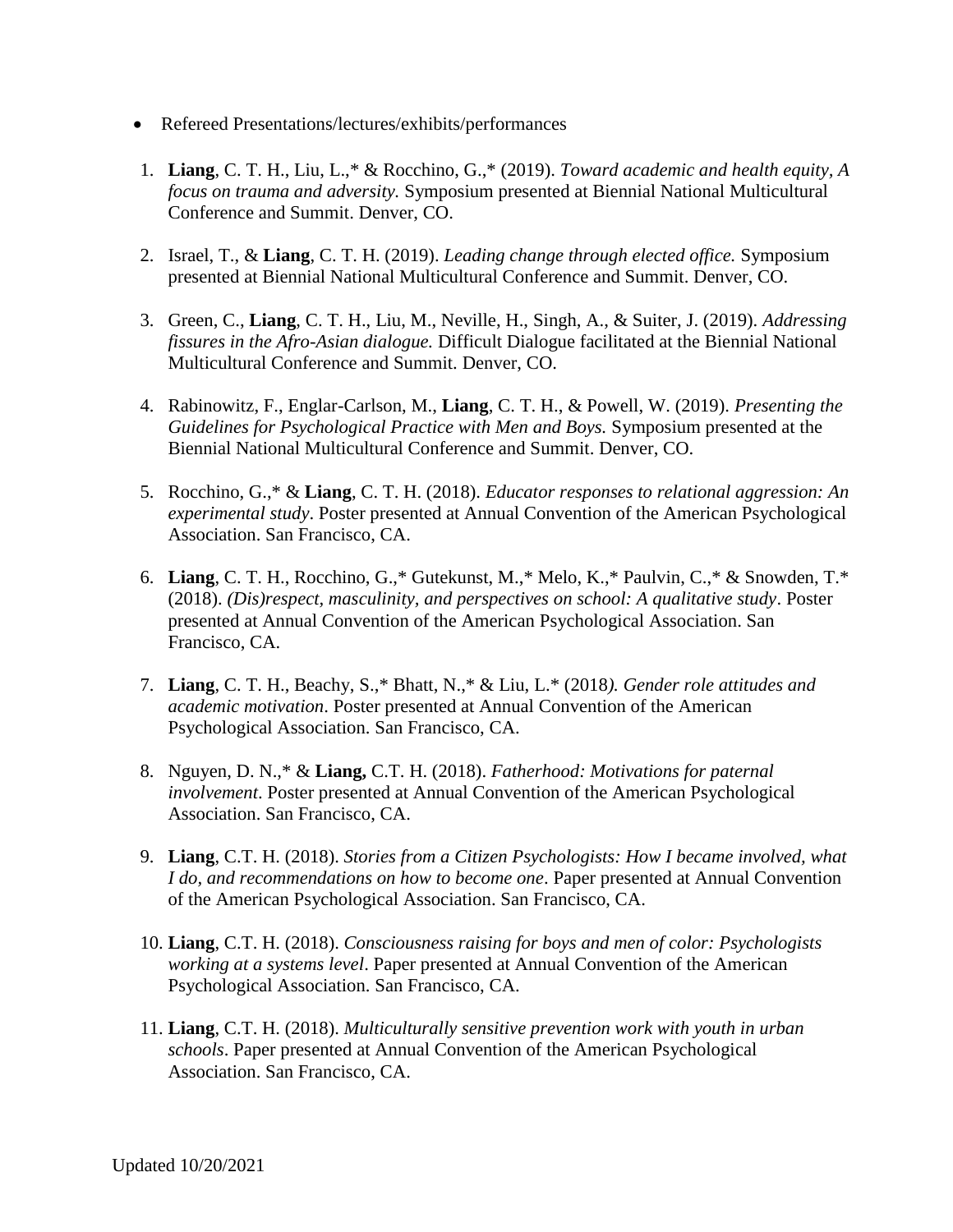- 12. Hermann, C.,\* & **Liang**, C. T. H. (August, 2017). Exploring the validity of the sexual consent scale-revised: Implications for prevention. Symposium presented at the Annual Convention of the American Psychological Association, Washington, D.C.
- 13. **Liang**, C. T. H., Rocchino, G. H.,\* Gutekunst, M.,\* Emerick, A.,\* & Prieto, C.\* (August, 2017). The associations between adolescent masculinity, academic self-efficacy, image management, and academic skepticism. Poster presented at the Annual Convention of the American Psychological Association, Washington D. C.
- 14. Liu, J.,\* La Rosa, K., & **Liang**, C. T. H. (August, 2017). *A strengths-based perspective to understanding AAPI generational challenges.* Conversation Hour at the Annual Convention of the American Psychological Association. Washington, D.C.
- 15. Rocchino, G. H.,\* **Liang**, C. T. H., Lin, X.,\* Melo, K.,\* Paulvin, C.,\* & Suro, B.\* (August, 2017). Project Up2: Testing a culturally-modified intervention to improve academic motivation & goal setting. Poster presented at the Annual Convention of the American Psychological Association, Washington D. C.
- 16. Rivera, L.,\* **Liang**, C. T. H., & Gutekunst, M.\* (August, 2017). *Validation of the adolescent masculinity ideology in relationships scale in racially diverse boys*. Poster presentation at the Annual Convention of the American Psychological Association. Washington, D.C.
- 17. **Liang**, C. T. H. (August, 2016). *Leadership for Equity, Access, and Diversity: A Report on an Urban Principal's Training Program.* Paper presented at the Annual Convention of the American Psychological Association, Denver CO.
- 18. Rivera, L. A.,\* & **Liang**, C. T. H. (August, 2016). *Academic Distress, Social Support, and Psychological Distress in College Men.* Poster presented at the Annual Convention of the American Psychological Association. Denver, CO
- 19. Hermann, C. E.,\* & **Liang**, C. T. H. (August, 2016). *Exploring Sexual Consent Behaviors and Masculine Norms Using the Theory of Planned Behavior.* Poster presented at the Annual Convention of the American Psychological Association. Denver, CO
- 20. Molenaar, C. M.,\* & **Liang**, C. T. H. (August, 2016). *Identifying Relevant Cues to Promote Help-Seeking Intentions in College Men.* Poster presented at the Annual Convention of the American Psychological Association. Denver, CO
- 21. **Liang,** C. T. H., Hermann, C. E.,\* Song, G.,\* Rivera, L.,\* Molenaar, C. M.,\* Nguyen, D.,\* & Eftekharzadeh, P.\* (August, 2015). *Racism, Masculinity Ideologies, Sense of Connectedness, and Academic Outcomes of Boys of Color.* Poster presented at the Annual Convention of the American Psychological Association. Toronto, ON, Canada.
- 22. Nguyen, D.,\*, **Liang**, C. T. H., & Alvarez, A. N. (August, 2015). *Impact of Perceived Ethnic Discrimination Within One's Cultural Orientations Among Chinese Adults.* Poster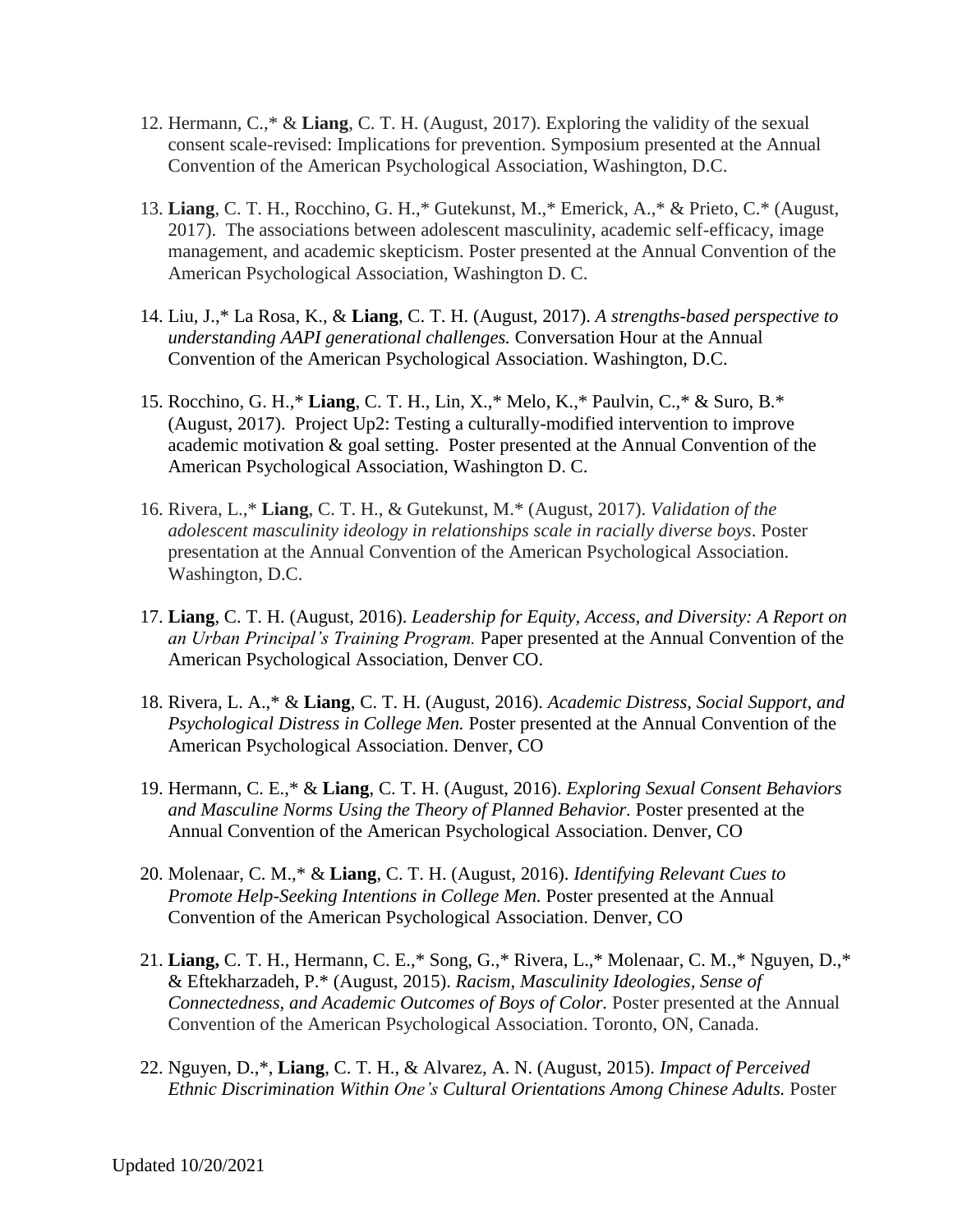presented at the Annual Convention of the American Psychological Association. Toronto, ON, Canada.

- 23. Hermann, C. E.,\* & **Liang**, C. T. H. (August, 2015). *Beyond Racial Socialization: Beliefs in an Unjust World and Social Justice Ideology.* Poster presented at the Annual Convention of the American Psychological Association. Toronto, ON, Canada.
- 24. Ge, S.,\* **Liang,** C. T. H., Dai, C.,\* & Meng, X.\* (August, 2015). *Thich Nhat Hanh or Arnold Schwarzenegger? A Qualitative Examination of Masculinity Ideology in China.* Poster presented at the Annual Convention of the American Psychological Association. Toronto, ON, Canada.
- 25. Molenaar, C.,\* **Liang**, C. T. H., Herman, C.\* (August, 2015). *Examining the pathways between stress appraisal, help-seeking, use of depressants and stimulants, and psychological distress in college men.* Poster presented at the Annual Convention of the American Psychological Association. Toronto, ON, Canada.
- 26. Ge. S.,\* & **Liang,** C. T. H. (February, 2015). *Culturally sensitive research with individuals of Chinese heritage.* Symposia presented at the annual Winter Roundtable Conference, Teacher's College, Columbia University, New York, New York.
- 27. **Liang,** C. T. H., Hermann, C.,\* Ge, S.,\* Molenaar, C.,\* Nguyen, D.,\* & Rivera, L.\* (February, 2015). *Midnight Basketball: Working together to Keep Boys of Color on the Path to Success.* Symposia presented at biennial National Multicultural Conference and Summit.
- 28. **Liang**, C. T. H. (August, 2014). *Refining a measure of Latino masculinity: Studying machismo and caballerismo.* Poster presented at the annual convention of the American Psychological Association. Washington DC.
- 29. Molenaar, C. M.,\* & **Liang**, C. T. H. (August, 2014). *Coping with college: Examining stress, alcohol use, risky sexual behavior, and psychological distress.* Poster presented at the annual convention of the American Psychological Association. Washington D. C.
- 30. Ge, S.,\* **Liang**, C. T. H., Nguyen, D.,\* & Alvarez, A. N. (August, 2014). *Profiles of Vietnamese Americans: Collective self-esteem and racial socialization.* Poster presented at the Annual convention of the American Psychological Association. Washington D. C.
- 31. Nguyen, D.,\* **Liang**, C. T. H., Ge, S.,\* & Alvarez, A. N. (August, 2014). *Chinese Americans and racism: The role of cultural orientation and collective self-esteem*. Poster presented at the 2014 APA Convention, Washington D. C.
- 32. Admoni, N.,\* Ge, S.,\* Nguyen, D.,\* Pila, S.,\* & **Liang**, C. T. H. (February, 2014). *Family, School, and Policy Implications on Homeless Children: A Discussion on Current and Future Interventions.* Roundtable to be presented at annual Teacher's College, Winter Roundtable Conference, Columbia University, New York.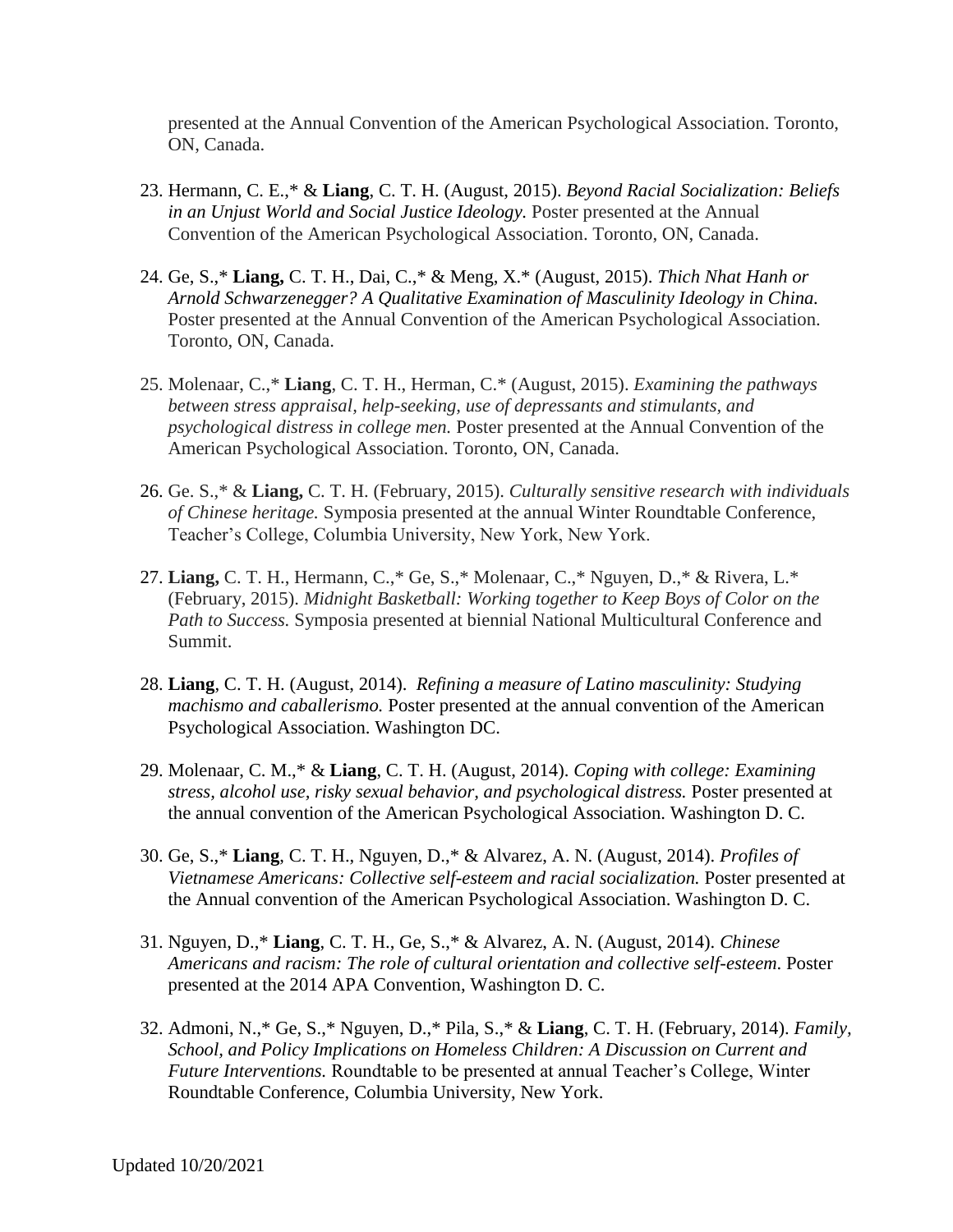- 33. **Liang**, C. T. H., & Ge, S.\* (February, 2014). *Shaping practice and policy through racism research: A review and discussion of the racism intervention literature.* Symposium presented at the annual Teacher's College, Winter Roundtable Conference, Columbia University, New York.
- 34. **Liang**, C. T. H. (August, 2013). *Men, masculinity, and leadership: A response to findings from the Leadership Diversity Summit*. Symposium presented at the annual convention of the American Psychological Association. Honolulu, HI.
- 35. **Liang**, C. T. H., Molenaar, C.,\* Knauer-Turner, E.,\*\* & Price, E.\*\* (August, 2013). *Gender, race, and culture among Latina college students*. Poster presented at the annual convention of the American Psychological Association. Honolulu, HI.
- 36. Ojeda, L., & **Liang**, C. T. H. (February, 2013). *Bicultural stress, ethnic identity, masculinity, and coping among Mexican American adolescent males.* Symposium presented at the biennial National Multicultural Conference and Summit. Houston, TX.
- 37. **Liang**, C. T. H., Knauer-Turner, E.,\*\* Price, E.,\*\* & Molenaar, C.\* (February, 2013). *A qualitative examination of gendered and racialized experiences of college-aged Latinas.* Symposium presented at the biennial National Multicultural Conference and Summit. Houston, TX.
- 38. **Liang,** C. T. H., & Arellano-Morales, L. (February, 2013). *Perceived racism and psychological well-being: Gender role conflict as a moderator.* Symposium presented at the biennial National Multicultural Conference and Summit. Houston, TX.
- 39. **Liang**, C. T. H., & Borders, A. (November, 2012). *Beliefs in an unjust world as a mediator in the association between perceived discrimination and psychological outcomes.*  Symposium presented at the annual conference of the Association of Behavior and Cognitive Therapies. National Harbor, Washington, DC
- 40. Arellano-Morales, L., **Liang**, C. T. H., Lopez, Y.,\*\* Rios-Oropeza, E.,\*\* & Ruiz, L.\*\* (October, 2012). *Stress, psychological well-being, racial discrimination, and gender role conflict among Latino day laborers*. Poster presented at the biennial meeting of the National Latina/o Psychological Association, New Brunswick, NJ.
- 41. **Liang,** C. T. H., Borders, A., & Ballard, B.\*\* (August, 2011). *(Un)just world beliefs: Their influence on the psychological outcomes of perceived racial discrimination*. Poster presented at the annual meeting of the American Psychological Association, Washington, DC.
- 42. Bryce, D. M.,\*\* & **Liang**, C. T. H. (August, 2011). *Effects of masculinity and outness on relationship satisfaction of men in intimate relationships with men: Preliminary results.* Poster presented at the annual meeting of the American Psychological Association, Washington, DC.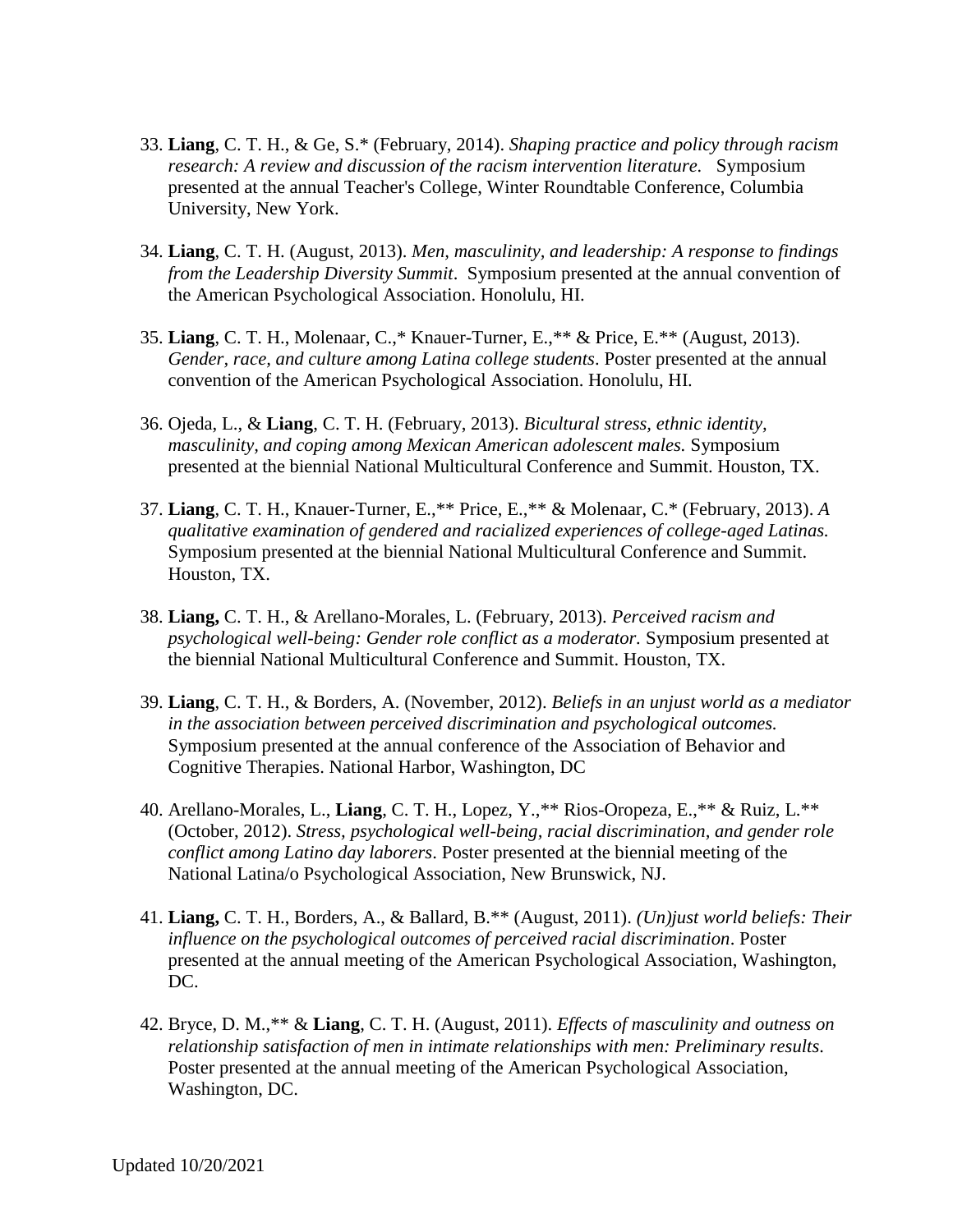- 43. Patel, R.,\*\* **Liang**, C. T. H., & Tallentire, S.\*\* (August, 2011). *Towards healing and understanding resiliency for youth in the aftermath of ethnic-political violence in Gujarat, India.* Poster presented at the annual meeting of the American Psychological Association, Washington, DC.
- 44. Borders, A., **Liang**, C. T. H., Guillén, L. A.,\*\* & Jennings, B. N.\*\* (2010). *Does rumination mediate the associations between perceived ethnic discrimination and negative clinical outcomes?* Poster session presented at the annual convention of the Eastern Psychological Association, Brooklyn, NY.
- 45. **Liang**, C. T. H., Salcedo, J.,\*\* Miller, H.,\*\* Zapata, G.,\*\* & Hubert, C.\*\* (August 2009). *The role of perceived racism in the relationship between conformity to masculinity ideology and gender role conflict*. Poster presented at the annual meeting of the American Psychological Association, Toronto, ON, CA.
- 46. **Liang**, C. T. H., Nathwani, A.,\*\* Ahmad, S.,\*\* & Prince, J. K.\*\* (August 2008). *Coping and Life Satisfaction among South Asian American women*. Poster presented at the annual meeting of the American Psychological Association, Boston, MA.
- 47. **Liang**, C. T. H., Prince, J. K.,\*\* & Wong, K.\*\* (August 2007). *Discrimination, coping, and the self-esteem of Asian American women.* Poster presented at the annual meeting of the American Psychological Association, San Francisco, CA.
- 48. **Liang**, C. T. H., Gallor, S. M., & Teasdale, A. C. (January 2007). *Perceived multicultural training climate, coping, and graduate student satisfaction*. Poster presented at the biennial National Multicultural Conference and Summit, Seattle, WA
- 49. **Liang**, C. T. H. (January 2007). *Asian American racism research: The next steps*. Paper presented at the biennial National Multicultural Conference and Summit, Seattle, WA
- 50. Stevens, M. A., Ortega-Villalobos, L., Smart, R., **Liang**, C. T. H., Englar-Carlson, M., Haldeman, D. C., & Parham, W. D. (January 2007). *In the room with a White, heterosexual, and wealthy male client: Therapists reactions to perceived privilege.* Symposium presented at the biennial Multicultural Conference and Summit, Seattle, WA
- 51. **Liang**, C. T. H., Alvarez, A. N., Juang, L., & Liang, M. (August 2006). *Coping as a mediator of racism-related stress among Asian Americans.* Poster presented at the annual meeting of the American Psychological Association, New Orleans, LA
- 52. Alvarez, A. N., Juang, L., & **Liang**, C. T. H. (August 2005). *Asian Americans coping with racism.* Symposium presented at the annual meeting of the American Psychological Association, Washington, D.C.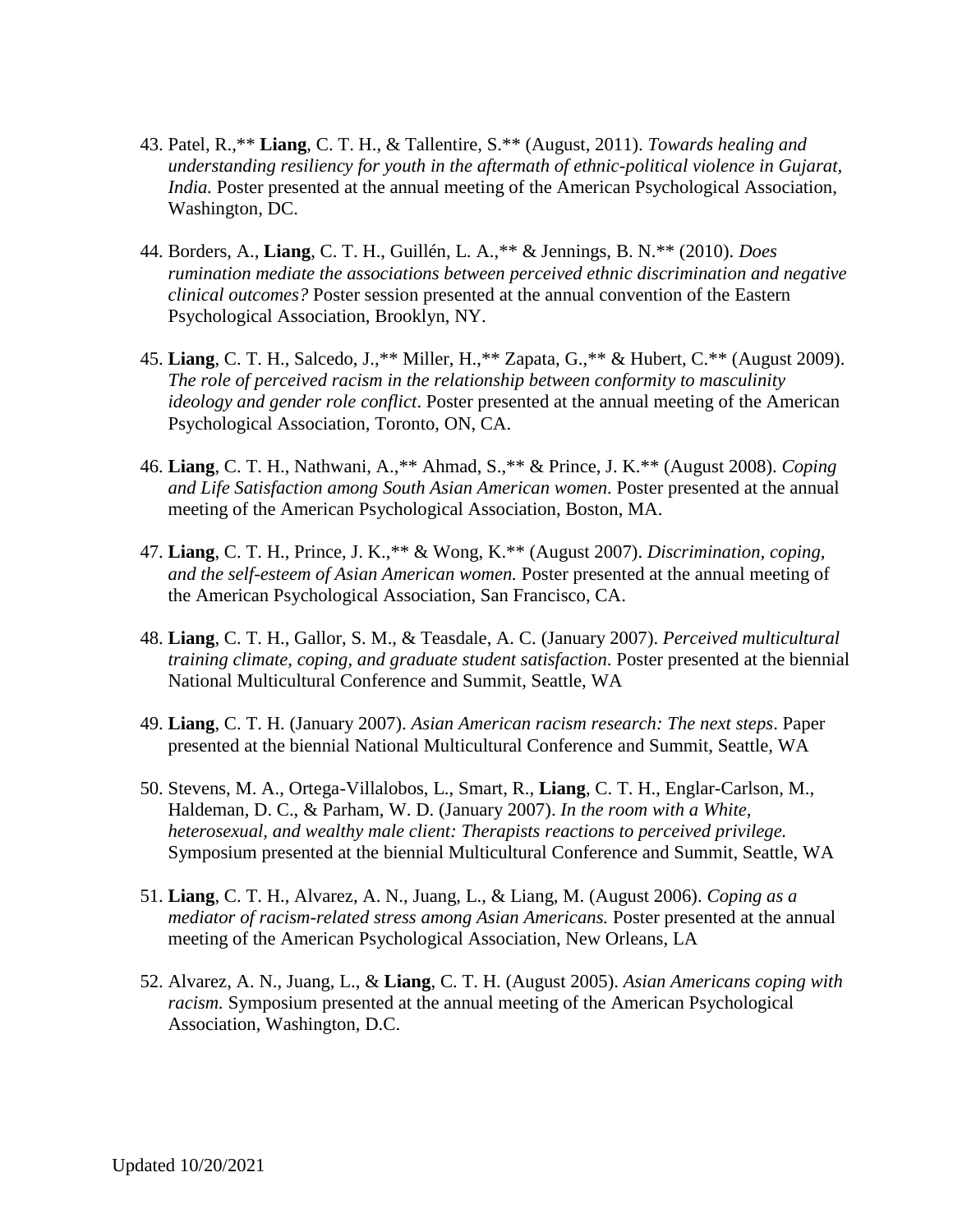- 53. Alvarez, A. N., Juang, L., & **Liang**, C. T. H. (August 2004). *Asian Americans: Dealing with race, racism, and identity*. Symposium presented at the annual meeting of the American Psychological Association, Honolulu, HI
- 54. Sheu, H. S., **Liang**, C. T. H., & Singley, D. B. (August 2004). *Acculturation, environmental factors, and career development among Asian Americans*. Poster presented at the annual meeting of the American Psychological Association. Honolulu, HI
- 55. Milem, J. F., Umbach, P. D., & **Liang**, C. T. H. (November 2003). *Exploring the perpetuation hypothesis: The role of colleges and universities in desegregating society.* Symposium presented at the annual meeting of Association for the Study of Higher Education, Portland, OR
- 56. **Liang**, C. T. H., Barber, J., & Mobley, M. (August 2003). *Integrating social justice in Counseling Psychology training.* Symposium presented at the annual meeting of the American Psychological Association. Chicago, IL
- 57. Milem, J., **Liang**, C. T. H., Alimo, C., Ting, M. P., Tracey, M., & Lopez, M. (2003). *Preparing Students for a Diverse Democracy: Extraordinary Responsibility for Extraordinary Times*. Symposium presented at the annual Maryland Student Affairs Conference. University of Maryland, College Park.
- 58. Kim, B. S. K., **Liang**, C. T. H., & Li, L. (August 2002). *Counselor ethnicity, counselor nonverbal behavior, and counseling session outcome*. Poster presented at the annual meeting of the American Psychological Association. Chicago, IL
- 59. **Liang**, C. T. H., Li, L., & Kim, B. (August 2001). *Construction of Asian American Racism-Related Stress Index*. Poster presented at the annual meeting of the American Psychological Association. San Francisco, CA.
- 60. Sedlacek, W., Benjamin, E., **Liang**, C., & Suthakaran, V. (March 2001). *Noncognitive variable assessment for student development*. Symposium presented at the annual meeting of the American College Personnel Association Convention, Boston, MA
- 61. Sedlacek, W., Benjamin, E., **Liang**, C., & Suthakaran, V. (November 2000). *Measuring noncognitive variables in admissions and financial aid programs.* Paper presented at the annual Retention 2000 Conference, University of Maryland, College Park, MD.
- 62. Pope-Davis, D., Toporek, R., Bashur, M., Codrington, J., Ligiero, D., & **Liang**, C. T. H. (August, 2000). *The saliency of multicultural counseling in therapy*. Symposium presented at the annual meeting of the American Psychological Association. Washington, D.C.
- 63. **Liang**, C., Ting, M., Benson, K., & Regalado, J. (April 2000). *Implications and strategies for increasing structural diversity in higher education*. Symposium presented at the annual meeting of the American College Personnel Association. Washington D.C.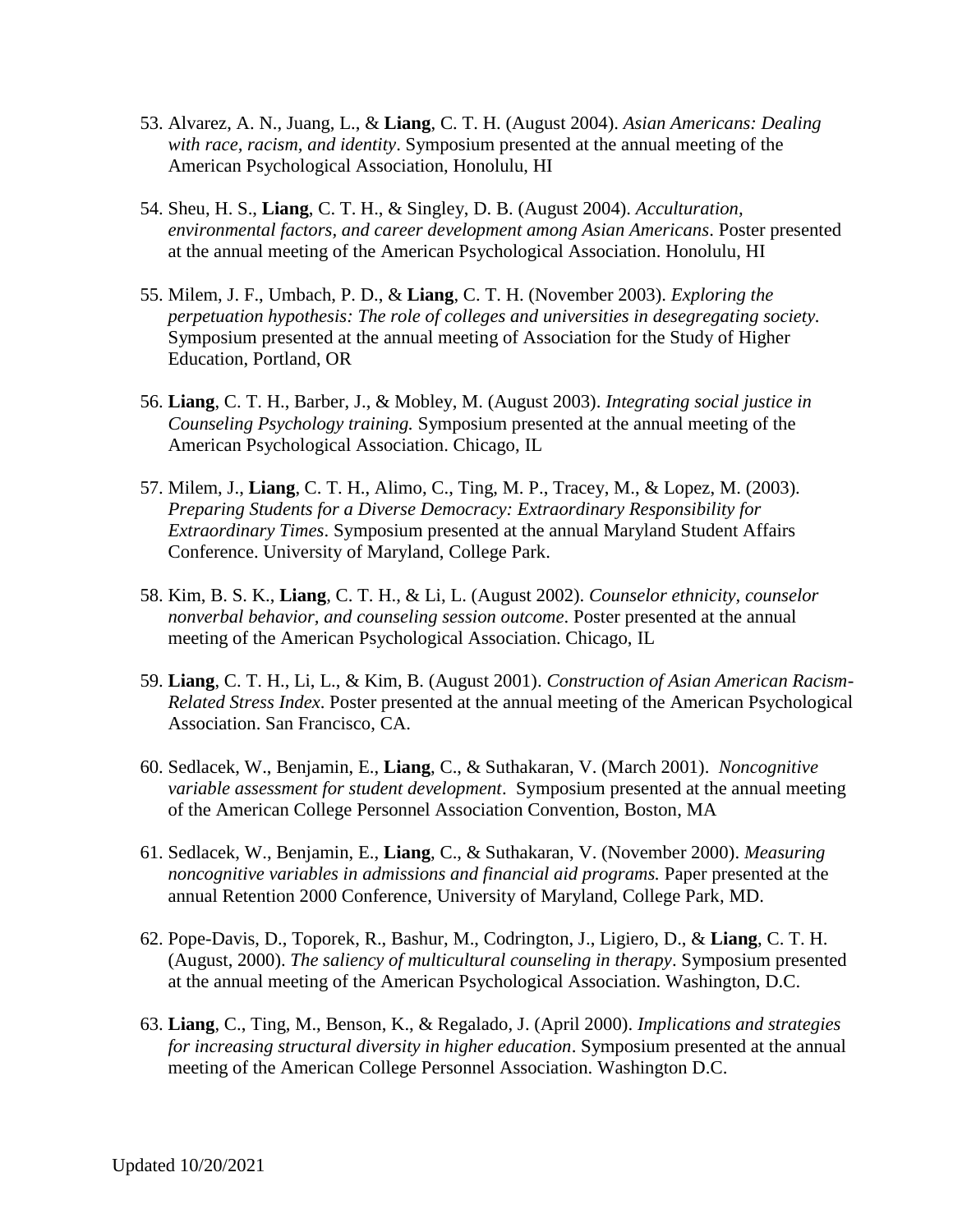- 64. **Liang**, C., & Ting, M. (April, 2000). *Developing citizen leaders: Programs and practices.*  Symposium presented at the annual meeting of the American College Personnel Association. Washington D.C.
- 65. Toporek, R., Bashur, M., Codrington, J., Ligiero, D., Ortega, L., & **Liang**, C. (March, 2000). *Client perspectives of multicultural competency in therapy.* Symposium presented at the annual meeting of *American Counseling Association*. Washington D.C.
- 66. Kodama, C. M., **Liang**, C., McEwen, M., & Lee, S. (March 1999). *Psychosocial development of Asian Pacific Americans*. Symposium presented at the annual meeting of the American College Personnel Association. Atlanta, Georgia.
- 67. McEwen, M., **Liang**, C., Lee, S., & Kodama, C. M. (February 1999). *Psychosocial issues of Asian Americans*, Symposium presented at the annual Teacher's College, Cross Cultural Roundtable, Columbia University, New York.
- Organized or chaired sessions/colloquia/exhibits/performances
- 1. **Liang**, C. T. H. (2018). *Psychologists Responding to the Needs of Immigrants in the Context of Sociopolitical Hostility.* Symposium chaired at the Annual Convention of the American Psychological Association. San Francisco, CA.
- 2. **Liang,** C. T. H. (August, 2017). *Future Directions of Gender-Based Violence Research--- Instrumentation and Masculinity.* Symposium chaired at the annual convention of the American Psychological Association.
- 3. **Liang**, C. T. H. (August, 2016). *Working With Multiple Systems to Increase Opportunities for Academic Success for Students of Color.* Symposium chaired at the annual convention of the American Psychological Association.
- 4. **Liang**, C. T. H., & Neville, H. (August, 2015). *Working with critical gatekeepers to ensure the safety and justice for boys and men of color.* Symposium co-chaired at the annual convention of the American Psychological Association, Toronto, ON, Canada.
- 5. **Liang,** C. T. H. (January 2013). *The gendered and racialized lives of Latino/a individuals.*  Symposium chaired at the biennial National Multicultural Conference and Summit. Houston, TX.
- 6. **Liang,** C. T. H. (August, 2010). *The gendered lives of racialized men.* (*Chair*) Symposium presented at the annual meeting of the American Psychological Association, San Diego, CA.
- 7. **Liang**, C. T. H. (June 2007). *Academic-Community partnerships: A well-spring for training and social change*. Symposium chaired at the biennial meeting of the Society for Community Research and Action, Pasadena, CA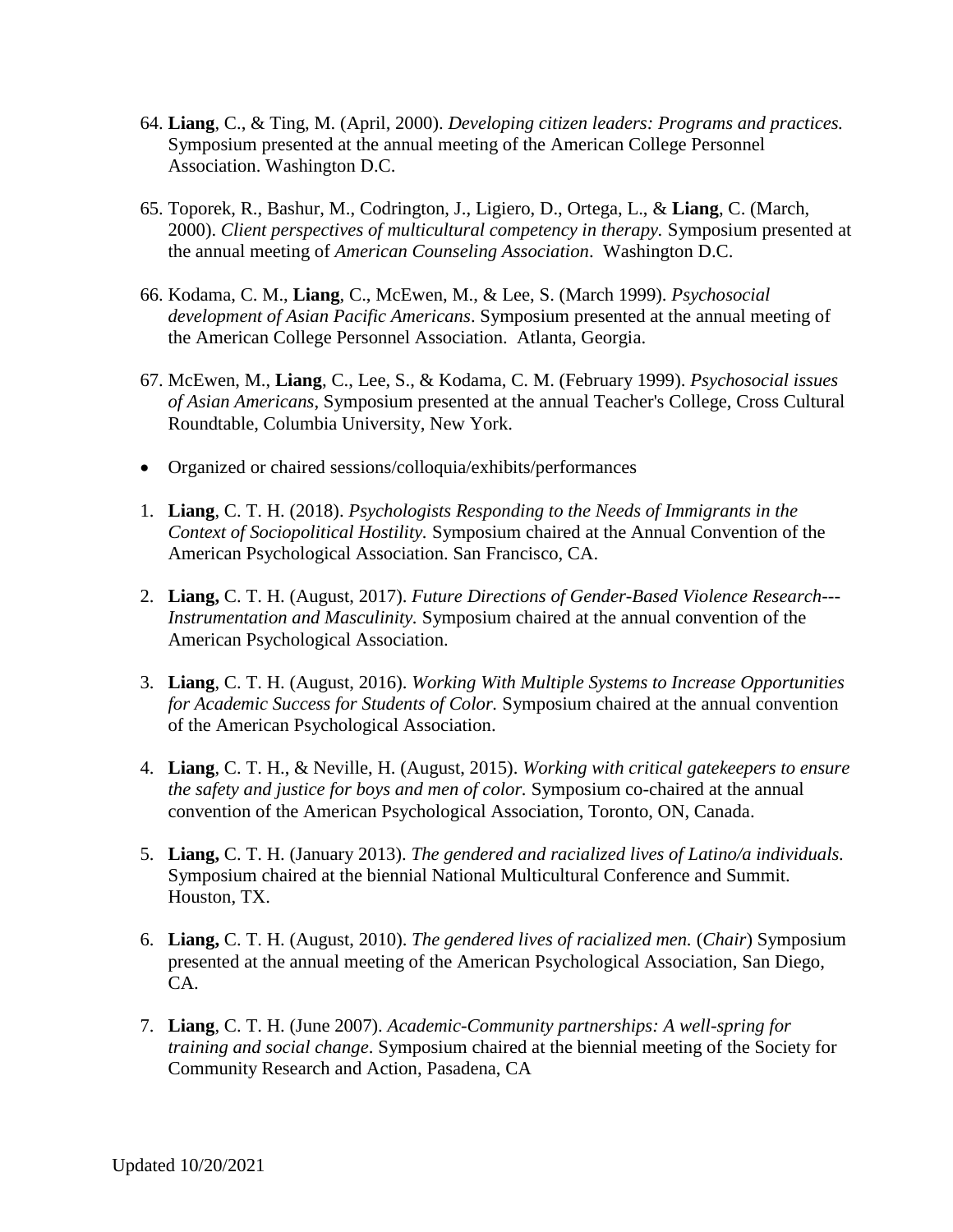Teaching and Advising

## **Lehigh University, Bethlehem, PA**

Graduate Level

CPSY 451: Helping Skills CPSY 452: Helping Skills in International Settings CPSY 453: International School Counseling CPSY 460: Foundations of Counseling Psychology CPSY 466: Psychological Writing and Writing for Publication CPSY 471: Diversity and Multicultural Perspectives CPSY 488: Advanced Doctoral Practicum

# **University of La Verne, La Verne, CA**

Graduate Level PSY 502: Research Methods in Counseling PSY 515: Student Development Theories PSY 523: Multicultural Counseling PSY 601: Community Psychology: Theory and Research PSY 602: Community Psychology: Models of Interventions PSY 667: Clinical-Community Seminar I PSY 668: Clinical-Community Seminar II PSY 690: Racism and Masculinity among Latino men

Undergraduate Level PSY 312: Abnormal Psychology PSY 409: Multicultural Psychology PSY 429: Counseling and Interviewing Skills PSY 375: Community Psychology

• Advising - Research Direction. The name of student and academic year(s) involved should be indicated as well as placement of the student(s). List completed work first, then inprogress work.

#### **Lehigh University**

| $\circ$ | <b>Doctoral Students</b>                                                 |                  |                                       |
|---------|--------------------------------------------------------------------------|------------------|---------------------------------------|
|         | Jessica Safi                                                             | $2021$ – present | 1 <sup>st</sup> year doctoral student |
|         | Vivian Mui<br>Research apprenticeship (completed)<br>$\bullet$           | $2020$ – present | $2nd$ year doctoral student           |
|         | <b>Brooke Kohler</b><br>Research apprenticeship (completed)<br>$\bullet$ | $2019$ – present | $3rd$ year doctoral student           |

• Qualifying Project (data analysis)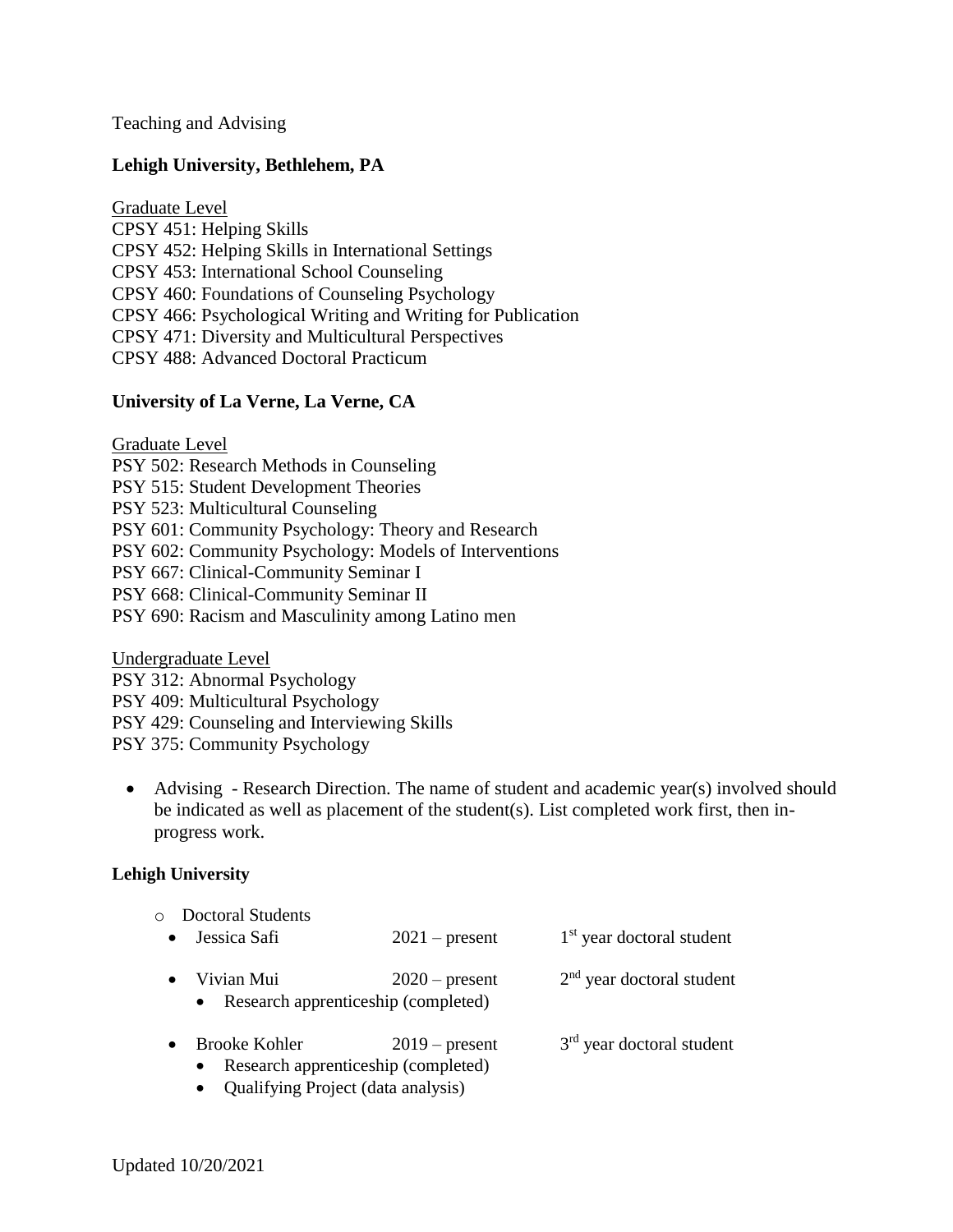| Teresa Rosenberger<br>Research apprenticeship (completed)<br>Qualifying Project (data analysis)                                            | $2019$ – present                                                       | 3 <sup>rd</sup> year doctoral student |
|--------------------------------------------------------------------------------------------------------------------------------------------|------------------------------------------------------------------------|---------------------------------------|
| Malaika Gutekunst<br>Research apprenticeship (completed)<br>Qualifying Project (completed)<br>$\bullet$<br>Dissertation (Proposed)         | $2019$ – present                                                       | 4 <sup>th</sup> year doctoral student |
| Sara Beachy<br>Research apprenticeship (completed)<br>Qualifying Project (completed)<br>٠<br>Dissertation (Proposed)<br>$\bullet$          | $2019$ – present                                                       | 5 <sup>th</sup> year doctoral student |
| Lian Liu<br>Research apprenticeship (completed)<br>Qualifying Project (completed)<br>Dissertation (data analysis)<br>$\bullet$             | $2017$ – present                                                       | 5 <sup>th</sup> year doctoral student |
| Gabrielle Rocchino<br>Research apprenticeship (completed)<br>Qualifying Project (completed)<br>Dissertation (completed)<br>$\bullet$       | $2016 - 2021$                                                          | Degree Posted (August, 2021)          |
| <b>Christine Abraham</b><br>Research apprenticeship (completed)<br>Qualifying Project (completed)<br>$\bullet$<br>Dissertation (completed) | $2017 - 2021$                                                          | Degree Posted (August, 2021)          |
| Jessica Liu<br>Research apprenticeship (completed)<br>Qualifying Project (completed)<br>Dissertation (completed)                           | $2015 - 2020$                                                          | Degree Posted (August, 2020)          |
| Louis Rivera,<br>Research apprenticeship (completed)<br>Qualifying project (completed)<br>Dissertation (completed)                         | $2014 - 2020$<br>Stout Dissertation of the Year – College of Education | Degree Posted (August, 2020)          |
| Christina Hermann,<br>Research apprenticeship (completed)<br>Qualifying project (completed)<br>Dissertation (completed)                    | $2014 - 2020$                                                          | Degree Posted (August, 2020)          |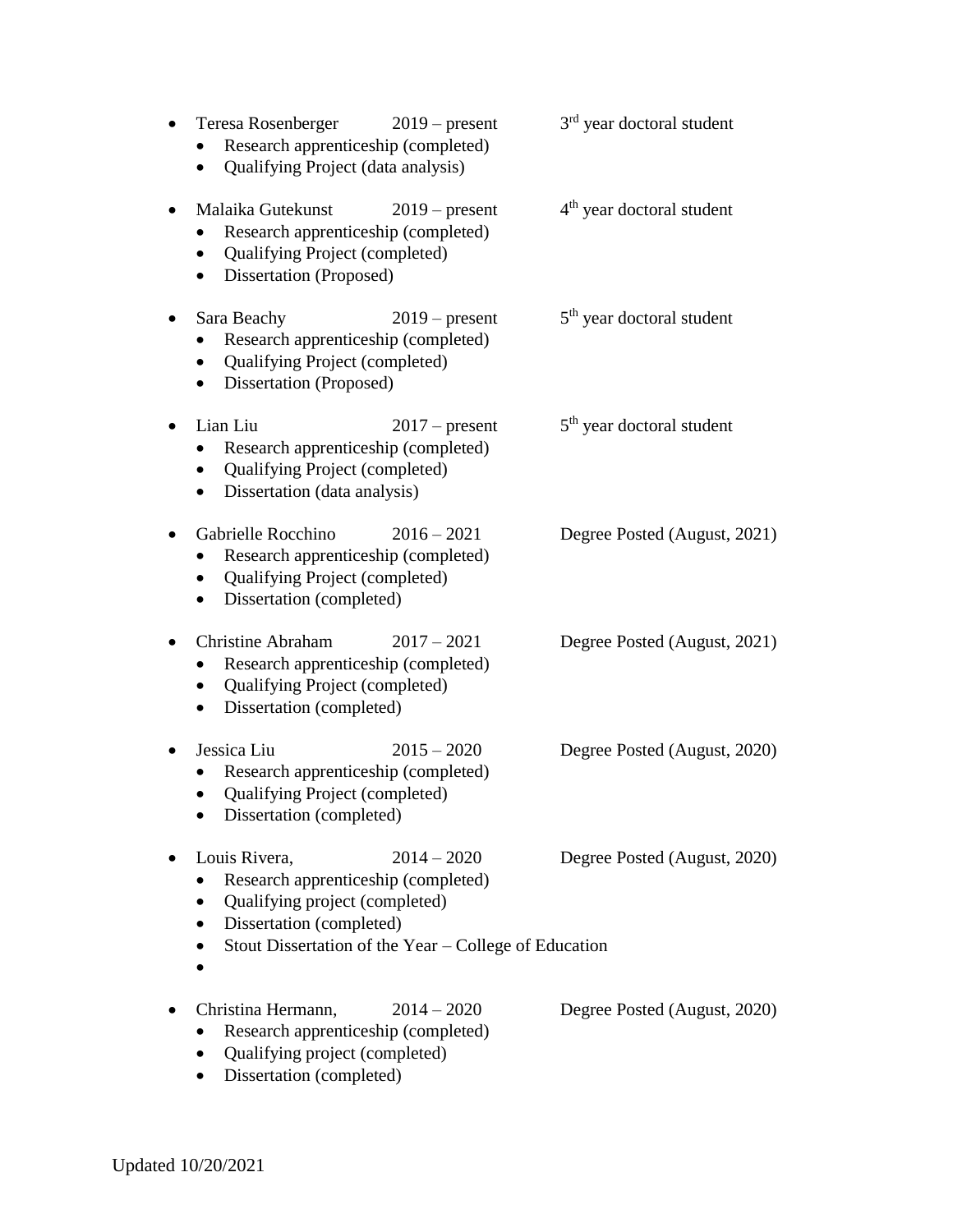| Ge Song,<br>Qualifying project (completed)<br>$\bullet$<br>Dissertation (completed)<br>$\bullet$                                                                                                                                                                                                                    | $2013 - 2019$<br>Research apprenticeship (completed)                                                                                                    | Degree Posted (August, 2019)                                               |
|---------------------------------------------------------------------------------------------------------------------------------------------------------------------------------------------------------------------------------------------------------------------------------------------------------------------|---------------------------------------------------------------------------------------------------------------------------------------------------------|----------------------------------------------------------------------------|
| David Nguyen,<br>Qualifying project (completed)<br>$\bullet$<br>Dissertation (completed)<br>$\bullet$                                                                                                                                                                                                               | $2013 - 2018$<br>Research apprenticeship (completed)                                                                                                    | Degree Posted (August, 2018)                                               |
| Carin Molenaar,<br>Qualifying project (completed)<br>$\bullet$<br>Dissertation (completed)<br>$\bullet$<br>$\bullet$<br>$\bullet$                                                                                                                                                                                   | $2012 - 2017$<br>Research apprenticeship (completed)<br>Stout Dissertation of the Year - College of Education<br>Dissertation of the Year – Division 51 | Degree Posted (August, 2017)                                               |
| Beata Lazaro,                                                                                                                                                                                                                                                                                                       | $2012 - 2013$                                                                                                                                           |                                                                            |
| Domestic Master's Students<br>$\circ$<br>Deangie Davis,<br>Adrienne Dieter,<br>$\bullet$<br>Selines Oquendo,<br>$\bullet$<br>Jillian Sollazzo,<br>Suzanne Yeager,<br>$\bullet$<br>Ge Song,<br>$\bullet$<br><b>International Counseling Students</b><br>$\circ$<br>$30 - 35$ students per year from $2013$ – present | $2013 - 2015$<br>$2012 - 2015$<br>$2012 - 2015$<br>$2012 - 2014$<br>$2012 - 2014$<br>$2012 - 2013$                                                      | Graduated<br>Graduated<br>Graduated<br>Graduated<br>Graduated<br>Graduated |
| <b>University of La Verne</b><br><b>Doctoral Students</b><br>$\circ$<br>• Holly Miller,<br>Dissertation (completed, 4/2009)<br>Jessica Prince,<br>Dissertation (completed, 3/2010)<br>Amanda Rivera,<br>$\bullet$                                                                                                   | $2006 - 2009$<br>$2005 - 2010$<br>$2005 - 2010$                                                                                                         | graduated, 8/2009<br>graduated, 8/2010<br>graduated, 8/2010                |
| Dissertation (completed, 4/2010)<br>Jason Davis,<br>Dissertation (completed, 4/2012)<br>Danielle Bryce,<br>Dissertation (completed, 4/2012)                                                                                                                                                                         | $2007 - 2012$<br>$2007 - 2012$                                                                                                                          | graduated, 8/2012<br>graduated, 8/2012                                     |
| Phillip Dang,<br>Dissertation (completed, 3/2012)                                                                                                                                                                                                                                                                   | $2007 - 2012$                                                                                                                                           | graduated, 8/2012                                                          |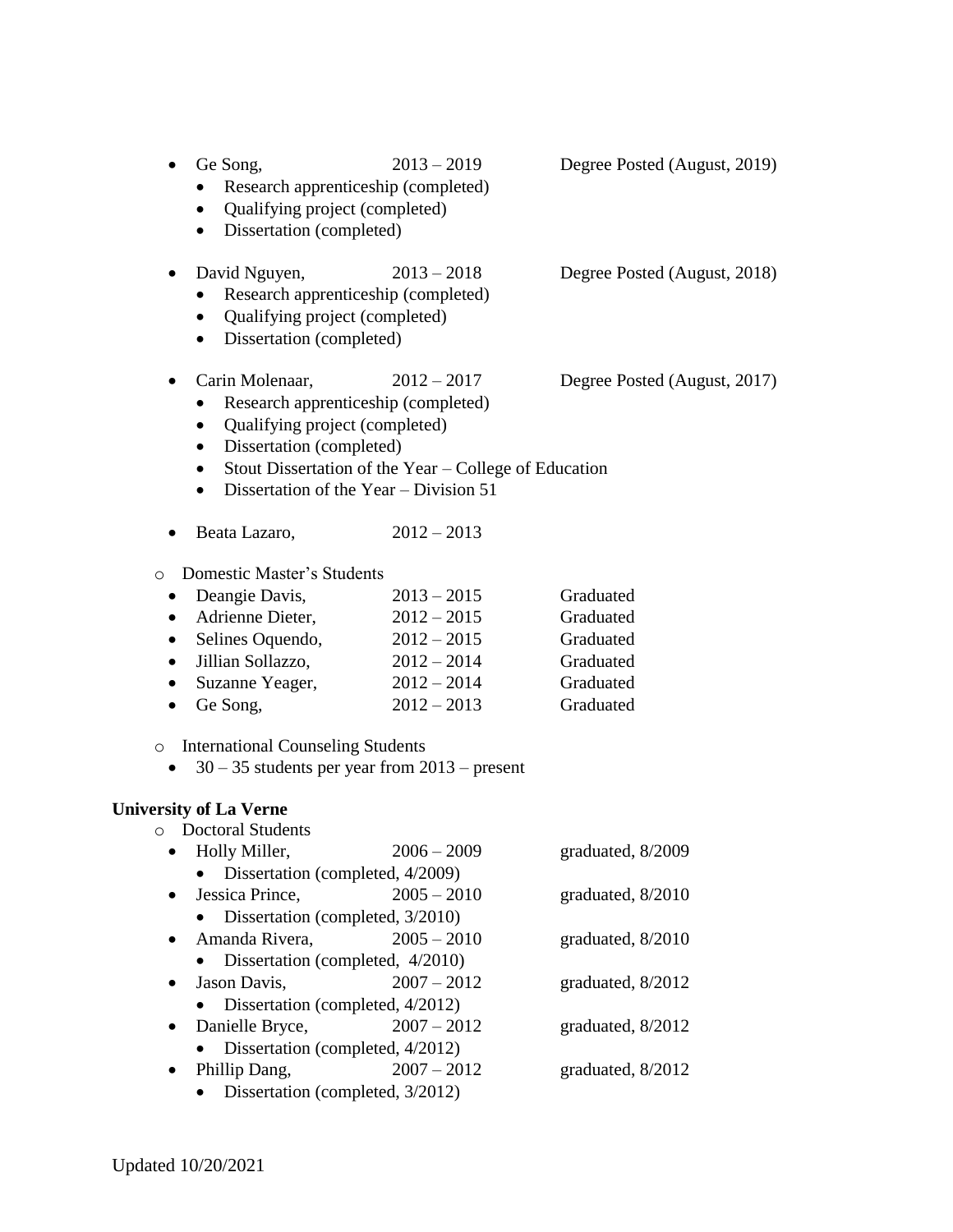• Natalya Godes, 2007 – 2012 graduated, 8/2012

- Dissertation (completed,  $4/2012$ )
- o Undergraduate Students
	- $\bullet$  30 35 students per year from 2005 2012

#### Service

o Service to University and College (including university governance)

# **Lehigh University**

- 2020 present University Committee on Diversity Enhancement Member
- 2018 2019 Council for Equity and Community Tri-Chair
	- o Develop and Transition CEC to New Mission
- 2018 Pre-matriculation International Experiences Committee Member
- 2016 2017 Tri-Chair of Diversity and Inclusion Certificate Program Committee
- 2014 2018 Diversity Climate Survey Team
- 2013 2018 Council for Equity and Community Member
	- o Funding Sub Group
	- o Governance Sub Group
- 2013 2018 Institutional Review Board Member
- 2017 Search Committee, Chairperson, Office of Multicultural Affairs
- 2014 2017 Faculty Compensation Committee
- 2016 Vice President for Equity and Community Structure Working Group
- 2013 2015 Campus Alcohol Prevention Group (formerly NCHIP) Member
- 2013 2014 Community Health Cluster Search Committee Member

# **University of La Verne**

- 2011-2012 Faculty Senate Diversity Committee Member
- 2011-2012 Chief Diversity Officer Search Committee Member
- 2005 2012 Coalition for Diversity Member
- 2007-2011 Institutional Review Board (IRB) Member
- 2010 Provost Graduate Council Task Force Member
- 2006, 2007 Growing with Diversity Essay Judge
- 2005 2007 Undergraduate Academic Policies Committee Member
- o Service to Department

# **Lehigh University**

- 2019 present Chairperson, Department of Education and Human Services
- 2017 2019 Training Director, Counseling Psychology PhD Program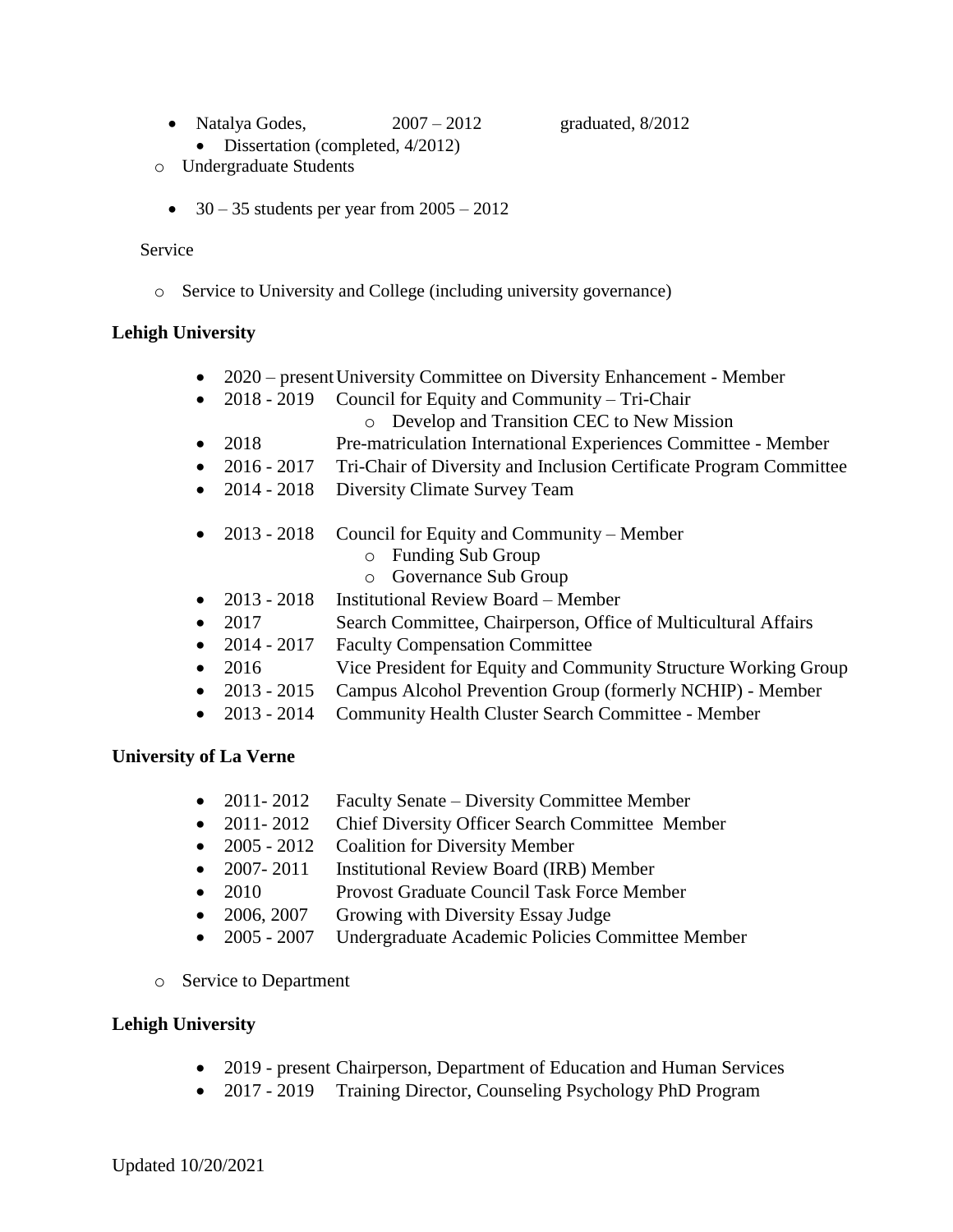- o Respond to Accreditation Queries from APA
- o Produce Annual Review Reports and Tables to APA
- o Manage Student and Faculty Relations/Climate
- o Supervise Professor of Practice
- 2017 2019 Director, Counseling and Human Services MEd Program
	- o Annual review coordinator
	- o Produce annual reports to Accrediting Body
- 2013 present Director, International School Counseling MEd Program
	- o Expanded Program from 30 units to 48 units to be consistent with requirements for PA Certification for School Counseling
- 2016 Member, Education Leadership Faculty Search Committee
- 2015 Chair, Counseling Psychology Faculty Search Committee
- 2013 Stout Dissertation Award Selection Committee

#### **University of La Verne**

- 2011 2012 Psychology Research Participant Pool Coordinator
- 2008 2011 Student Evaluation Committee Member
- 2006 2011 Program Admissions Committee Member
- 2005 2011 Psy.D. Program Steering Committee Member
- 2005 2011 Master's Program Steering Committee Member
- 2005 2009 Committee for Community, Diversity, Awareness, and Knowledge
- 2005 2009 Clinical Training Committee Member
- 2006 2012 IRB Committee Member
- 2006 Psychology Department Promotion and Tenure Committee Member
- 2006 Catherine Cameron Graduate Fellowship Co-Coordinator
- Service to Profession
	- 2017 *-* present Ad hoc reviewer, *Sex Roles*
	- 2015 present Ad hoc reviewer, *Asian American Journal of Psychology*
	- 2006 present Ad hoc reviewer, *Cultural Diversity and Ethnic Minority Psychology*
	- 2017-2019 Racial Profiling Committee, Division 45 Representative to APA
	- 2017- 2020 Awards Co-Chair, Division 17
	- 2018 2019 Advocacy Toolkit Fellow, Division 17
	- 2017 2019 Community Blue Print, Co-Chair, Division 45
	- 2016 Ad hoc reviewer, *BMC Psychology*
	- 2016 *-* 2018 Tri-Chair, Divisions for Social Justice of APA
	- 2015 Guest Article Editor, *Psychology of Men and Masculinity*
	- 2015 Representative to Divisions of Social Justice, Division 51
	- 2013 2016 Research to Practice & Policy Leadership Institute, Chair, Division 51
	- 2013 Ad hoc reviewer, *Journal of Adolescent Research*
	- 2013 Ad hoc reviewer, *Journal of School Psychology*
	- 2007 2017 Ad hoc reviewer, *Journal of Counseling Psychology*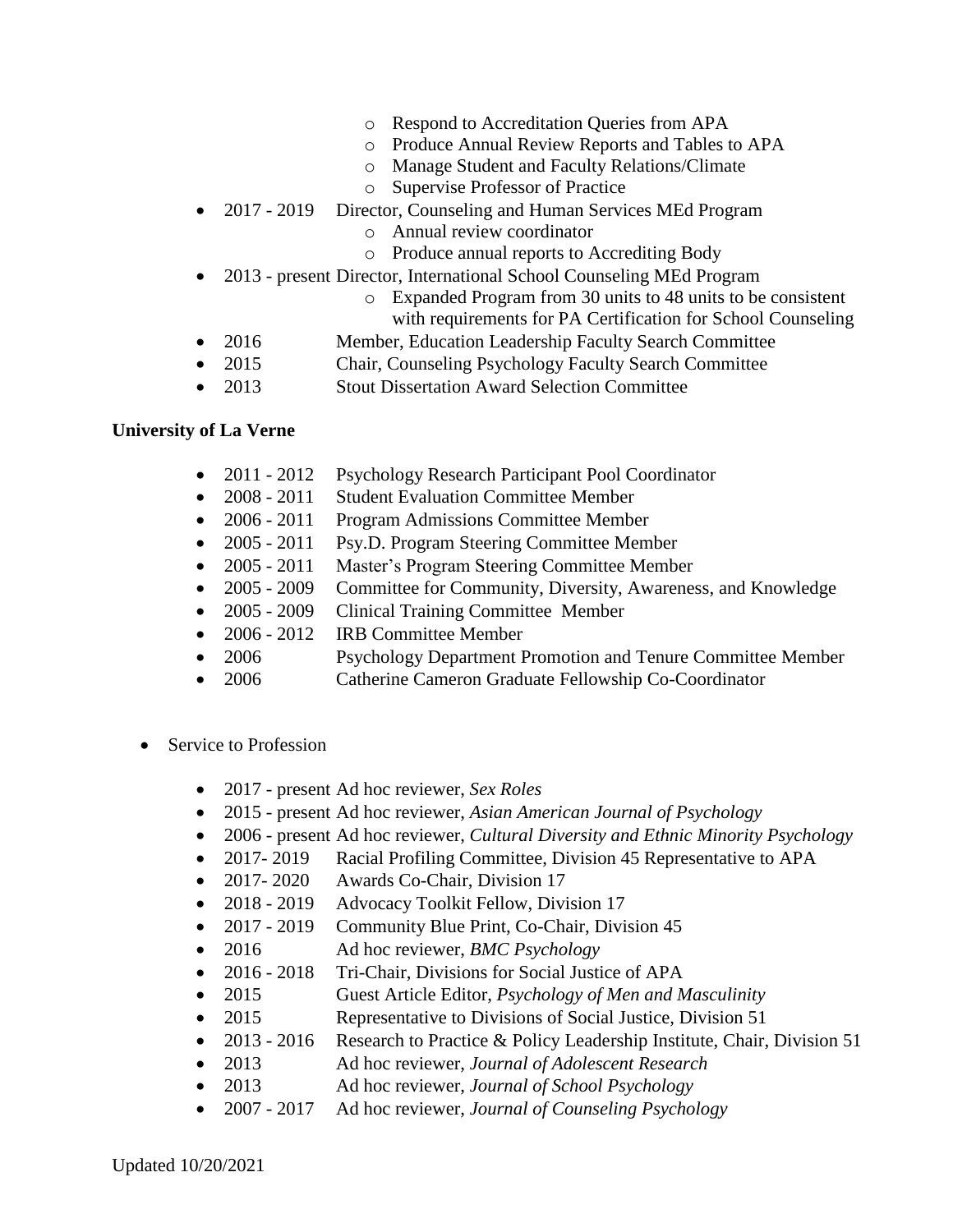| $2010 - 2016$ | Reviewer, submissions to annual APA Convention               |
|---------------|--------------------------------------------------------------|
|               | Society for the Psychological Study of Men and Masculinity   |
| $2012 - 2015$ | President-Elect, President, Past-President for Division 51   |
|               | Society for the Psychological Study of Men and Masculinity   |
| 2011          | Program Co-Chair, Division 51                                |
|               | Annual Convention of the American Psychological Association  |
|               | Society for the Psychological Study of Men and Masculinity   |
| $2008 - 2013$ | Ad hoc reviewer, Psychology of Men and Masculinity           |
| $2008 - 2010$ | Member-at-Large for Division 51                              |
|               | Society for the Psychology Study of Men and Masculinity      |
| 2008          | Coordinator, National Leadership Fellows Program             |
|               | Asian American Psychological Association                     |
|               | 2008 - present Ad hoc reviewer, American Psychologist        |
| 2007          | Ad hoc reviewer, Journal of Social and Clinical Psychology   |
| 2007          | Ad hoc reviewer, Applied Psychology: An International Review |
| $2006 - 2007$ | <b>Steering Committee Member</b>                             |
|               | National Psychotherapy with Men Conference                   |
|               | Society for the Psychological Study of Men and Masculinity   |
| $2006 - 2008$ | Secretary-Historian                                          |
|               | Asian American Psychological Association                     |
| 2006          | Poster Judge, Annual Conference                              |
|               | Asian American Psychological Association                     |
| 2006          | Ad hoc reviewer, Social Science and Medicine                 |
| 2006          | Reviewer, Submission to annual APA convention program        |
|               | Society of Counseling Psychology,                            |
|               | Section for Ethnic and Racial Diversity                      |
| 2005          | Reviewer, Submission to annual conference program            |
|               | Asian American Psychological Association                     |
| 2005          | Reviewer, Submission to annual APA convention program        |
|               | Society of Counseling Psychology                             |
|               | Section for the Advancement of Women                         |

- Service to Community (Grassroots Organizing)
	- Doylestown, PA
		- 08/2017 2019 Justice, Equity, Diversity, Inclusion Council (Leader)
		- 01/2017 Present Rise Up Doylestown (Member)
- Service to Community (Evaluation and Consultation)
	- Lehigh Valley/PA
		- 9/2018 present BASD Health Strategic Planning Committee
		- 9/2017 present Resilient Lehigh Valley Executive Team
		- $1/2018 2020$  Neshaminy School District –Trauma Informed Practice
			- o Maple Point Middle School